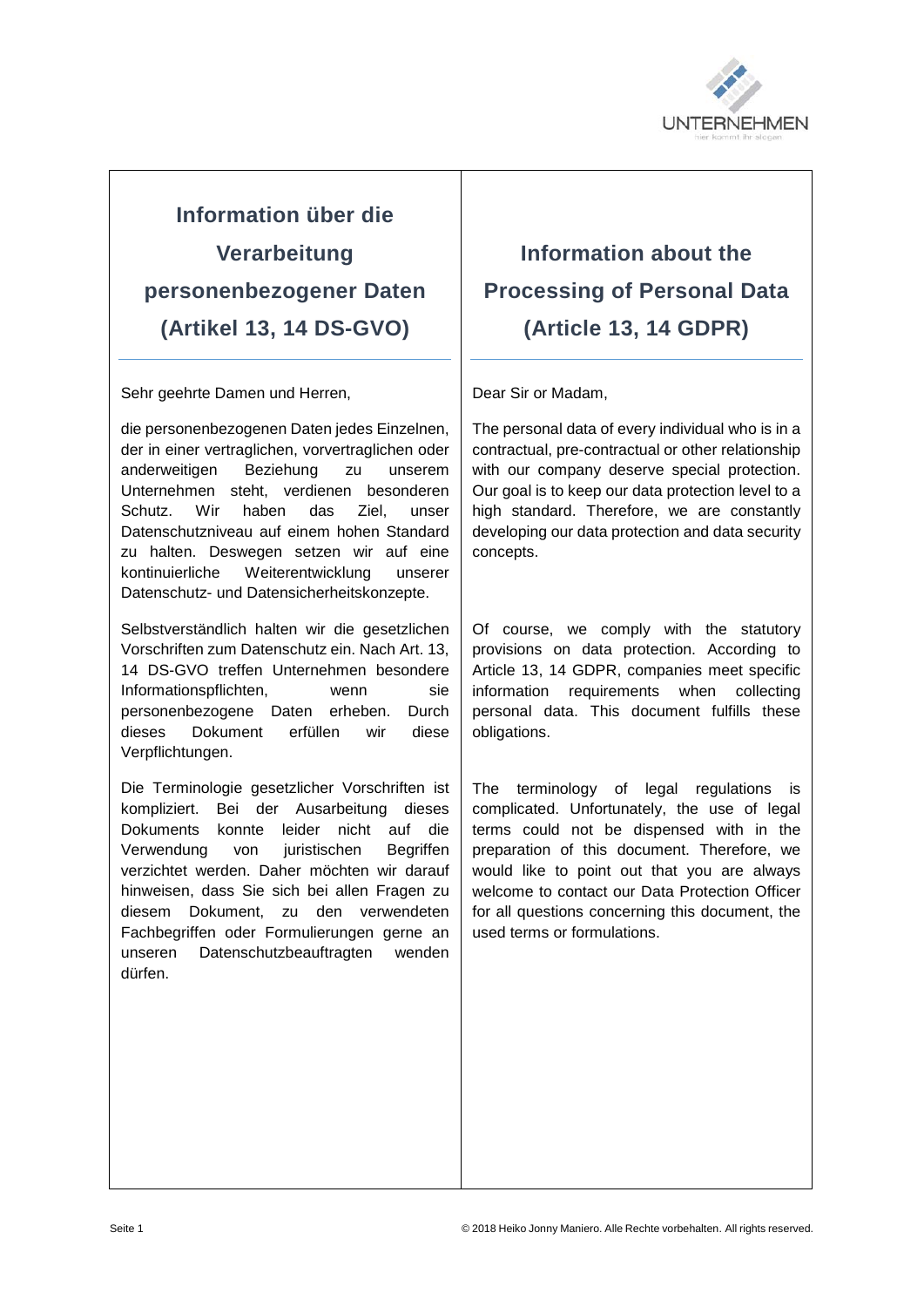

٦

| I.                                                                                        | <b>Erfüllung</b><br><b>der</b><br>Informationspflichten<br>im<br>Falle der Erhebung<br>von<br>personenbezogenen Daten<br>bei der betroffenen Person<br>(Art. 13 DS-GVO) | ı.<br><b>Compliance</b><br>with<br>the<br>information<br>requirements<br>when personal<br>data<br>is<br>collected from the<br>data<br>subject (Article 13 GDPR) |
|-------------------------------------------------------------------------------------------|-------------------------------------------------------------------------------------------------------------------------------------------------------------------------|-----------------------------------------------------------------------------------------------------------------------------------------------------------------|
| A.                                                                                        | Kontaktdaten<br><b>Name</b><br>und<br>des<br>Verantwortlichen (Art. 13 I lit. a DS-GVO)                                                                                 | A. Identity and the contact details of the<br>controller (Article 13(1) lit. a GDPR)                                                                            |
| Martin Voigt                                                                              |                                                                                                                                                                         | Martin Voigt                                                                                                                                                    |
| <b>Bikeverleih Garmisch-Partenkirchen</b>                                                 |                                                                                                                                                                         | <b>Bike Rental Garmisch-Partenkirchen</b>                                                                                                                       |
| Mühlstr. 3 (Lager/Büro)                                                                   |                                                                                                                                                                         | Mühlstr. 3 (Stockroom/Office)                                                                                                                                   |
| 82469 Garmisch-Prtenkirchen                                                               |                                                                                                                                                                         | 82469 Garmisch-Prtenkirchen                                                                                                                                     |
| Tel.: 08821 57889                                                                         |                                                                                                                                                                         | Phone: 08821 57889                                                                                                                                              |
|                                                                                           | E-Mail: mail@bikeverleih-garmisch.com                                                                                                                                   | Email: mail@bikeverleih-garmisch.com                                                                                                                            |
|                                                                                           | Webseite: www.bikeverleih-garmisch.com                                                                                                                                  | Website: www.bikeverleih-garmisch.com                                                                                                                           |
| USt-IdNr.: DE128341797                                                                    |                                                                                                                                                                         | VAT No.: DE128341797                                                                                                                                            |
| Kontaktdaten<br><b>B.</b><br>des<br>Datenschutzbeauftragten (Art. 13 I lit. b DS-<br>GVO) |                                                                                                                                                                         | B. Contact details of the Data Protection Officer<br>(Article 13(1) lit. b GDPR)                                                                                |
| Heiko Jonny Maniero                                                                       |                                                                                                                                                                         | Heiko Jonny Maniero                                                                                                                                             |
| DGD Deutsche Gesellschaft für Datenschutz<br>GmbH                                         |                                                                                                                                                                         | DGD Deutsche Gesellschaft für Datenschutz<br>GmbH                                                                                                               |
| Robert-Bosch-Str. 11                                                                      |                                                                                                                                                                         | Robert-Bosch-Str. 11                                                                                                                                            |
| 85221 Dachau                                                                              |                                                                                                                                                                         | 85221 Dachau                                                                                                                                                    |
| Telefon: 08131-77987-0                                                                    |                                                                                                                                                                         | Phone: 08131-77987-0                                                                                                                                            |
| FAX: 08131-77987-99                                                                       |                                                                                                                                                                         | FAX: 08131-77987-99                                                                                                                                             |
| E-Mail: info@dg-datenschutz.de                                                            |                                                                                                                                                                         | Email: info@dg-datenschutz.de                                                                                                                                   |
| Webseite: www.dg-datenschutz.de                                                           |                                                                                                                                                                         | Website: www.dg-datenschutz.de                                                                                                                                  |
|                                                                                           |                                                                                                                                                                         |                                                                                                                                                                 |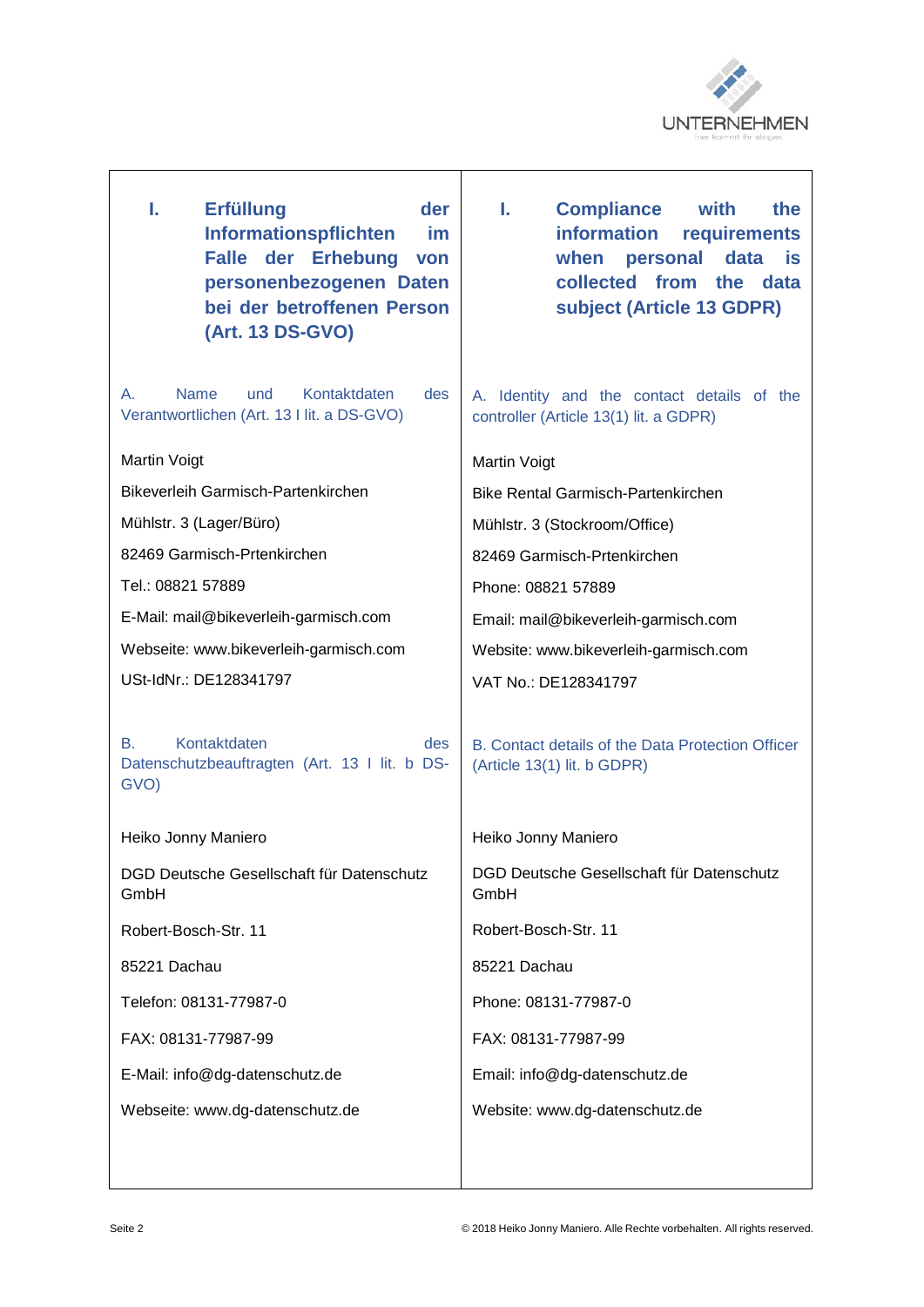

C. Zwecke, für die die personenbezogenen Daten verarbeitet werden sollen, sowie die Rechtsgrundlage für die Verarbeitung (Art. 13 I lit. c DS-GVO)

Zweck der Verarbeitung personenbezogener Daten ist die Abwicklung sämtlicher Vorgänge, die den Verantwortlichen, Kunden, Interessenten, Geschäftspartner oder sonstige vertragliche oder vorvertragliche Beziehungen zwischen den genannten Gruppen (im weitesten Sinne) oder gesetzliche Pflichten des Verantwortlichen betreffen.

Art. 6 I lit. a DS-GVO dient unserem Unternehmen als Rechtsgrundlage für Verarbeitungsvorgänge, bei denen wir eine Einwilligung für einen bestimmten Verarbeitungszweck einholen. Ist die Verarbeitung personenbezogener Daten zur Erfüllung eines Vertrags, dessen Vertragspartei die betroffene Person ist, erforderlich, wie dies beispielsweise bei Verarbeitungsvorgängen der Fall ist, die für eine Lieferung von Waren oder die Erbringung einer sonstigen Leistung oder Gegenleistung notwendig sind, so beruht die Verarbeitung auf Art. 6 I lit. b DS-GVO. Gleiches gilt für solche Verarbeitungsvorgänge die zur Durchführung vorvertraglicher Maßnahmen erforderlich sind, etwa in Fällen von Anfragen zur unseren Produkten oder Leistungen. Unterliegt unser Unternehmen einer rechtlichen Verpflichtung durch welche eine Verarbeitung von personenbezogenen Daten erforderlich wird, wie beispielsweise zur Erfüllung steuerlicher Pflichten, so basiert die Verarbeitung auf Art. 6 I lit. c DS-GVO.

In seltenen Fällen könnte die Verarbeitung von personenbezogenen Daten erforderlich werden, um lebenswichtige Interessen der betroffenen Person oder einer anderen natürlichen Person zu schützen. Dies wäre beispielsweise der Fall, wenn ein Besucher in unserem Betrieb verletzt werden würde und daraufhin sein Name, sein Alter, seine Krankenkassendaten oder sonstige lebenswichtige Informationen an einen Arzt, ein Krankenhaus oder sonstige Dritte weitergegeben werden müssten. Dann würde C. Purposes of the processing for which the personal data are intended as well as the legal basis for the processing (Article 13(1) lit. c GDPR)

The purpose of the processing of personal data is the handling of all operations which concern the controller, customers, prospective customers, business partners or other contractual or pre-contractual relations between the named groups (in the broadest sense) or legal obligations of the controller.

Art. 6(1) lit. a GDPR serves as the legal basis for processing operations for which we obtain consent for a specific processing purpose. If the processing of personal data is necessary for the performance of a contract to which the data subject is party, as is the case, for example, when processing operations are necessary for the supply of goods or to provide any other service, the processing is based on Article 6(1) lit. b GDPR. The same applies to such processing operations which are necessary for carrying out pre-contractual measures, for example in the case of inquiries concerning our products or services. Is our company subject to a legal obligation by which processing of personal data is required, such as for the fulfillment of tax obligations, the processing is based on Art. 6(1) lit. c GDPR.

In rare cases, the processing of personal data may be necessary to protect the vital interests of the data subject or of another natural person. This would be the case, for example, if a visitor were injured in our company and his name, age, health insurance data or other vital information would have to be passed on to a doctor, hospital or other third party. Then the processing would be based on Art. 6(1) lit. d GDPR.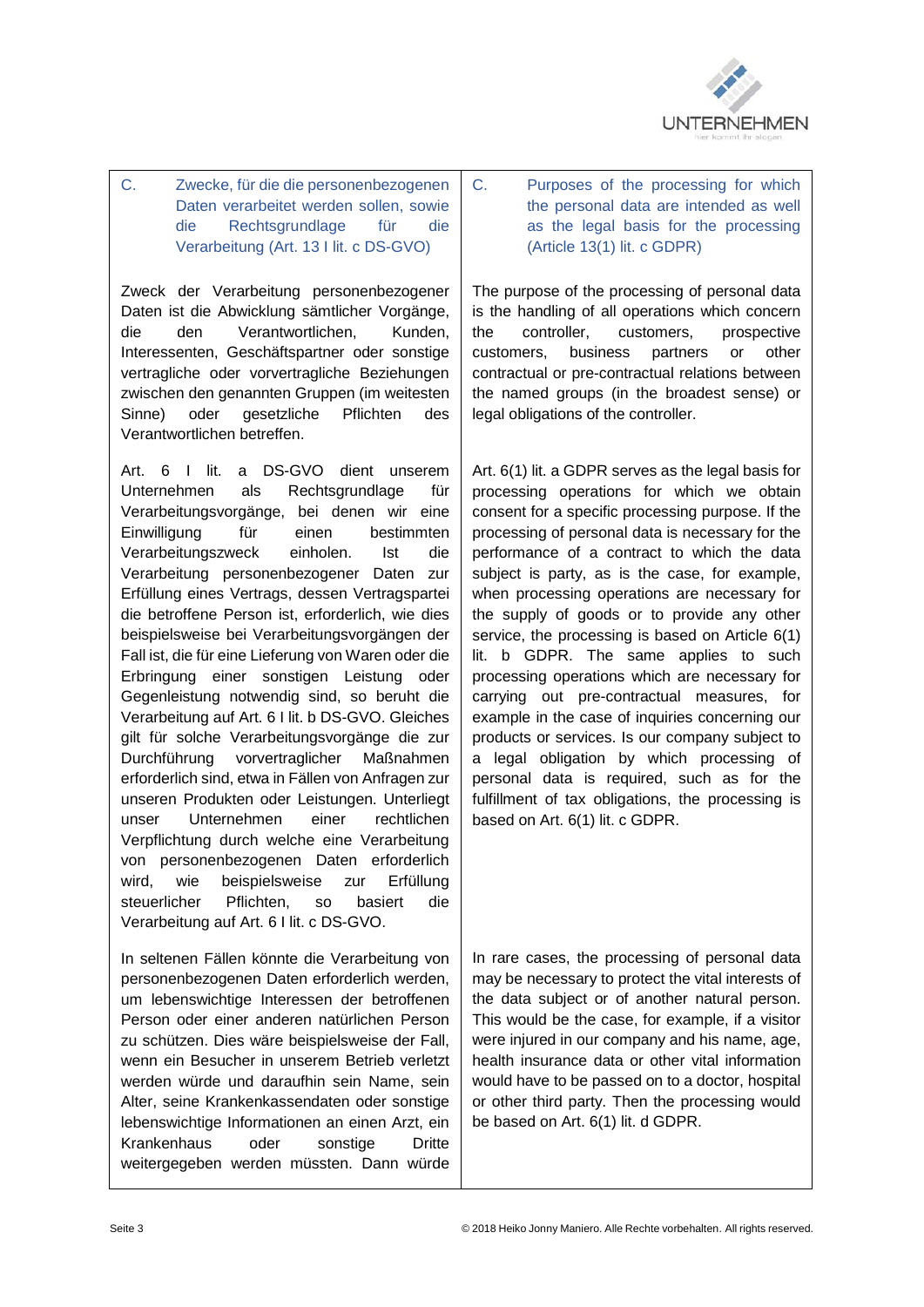

die Verarbeitung auf Art. 6 I lit. d DS-GVO beruhen.

Letztlich könnten Verarbeitungsvorgänge auf Art. 6 I lit. f DS-GVO beruhen. Auf dieser Rechtsgrundlage basieren Verarbeitungsvorgänge, die von keiner der vorgenannten Rechtsgrundlagen erfasst werden, wenn die Verarbeitung zur Wahrung eines berechtigten Interesses unseres Unternehmens oder eines Dritten erforderlich ist, sofern die Interessen, Grundrechte und Grundfreiheiten des Betroffenen nicht überwiegen. Solche Verarbeitungsvorgänge sind uns insbesondere deshalb gestattet, weil sie durch den Europäischen Gesetzgeber besonders erwähnt wurden. Er vertrat insoweit die Auffassung, dass ein berechtigtes Interesse anzunehmen sein könnte, wenn die betroffene Person ein Kunde des Verantwortlichen ist (Erwägungsgrund 47 Satz 2 DS-GVO).

D. Wenn die Verarbeitung auf Artikel 6 I lit. f DS-GVO beruht, die berechtigten Interessen, die von dem Verantwortlichen oder einem Dritten verfolgt werden (Art. 13 I lit. d DS-GVO)

Basiert die Verarbeitung personenbezogener Daten auf Artikel 6 I lit. f DS-GVO ist unser berechtigtes Interesse die Durchführung unserer Geschäftstätigkeit zugunsten des Wohlergehens all unserer Mitarbeiter und unserer Anteilseigner.

E. Kategorien von Empfängern der personenbezogenen Daten (Art. 13 I lit. e DS-GVO)

Finally, processing operations could be based on Article 6(1) lit. f GDPR. This legal basis is used for processing operations which are not covered by any of the abovementioned legal grounds, if processing is necessary for the purposes of the legitimate interests pursued by our company or by a third party, except where such interests are overridden by the interests or fundamental rights and freedoms of the data subject which require protection of personal data. Such processing operations are particularly permissible because they have been specifically mentioned by the European legislator. He considered that a legitimate interest could be assumed if the data subject is a client of the controller (Recital 47 Sentence 2 GDPR).

D. Where the processing is based on Article 6(1) lit. f GDPR the legitimate interests pursued by the controller or by a third party (Article 13(1) lit. d GDPR)

Where the processing of personal data is based on Article 6(1) lit. f GDPR our legitimate interest is to carry out our business in favor of the wellbeing of all our employees and the shareholders.

E. Categories of recipients of the personal data (Article 13(1) lit. e GDPR)

| Öffentliche Stellen     | <b>Public authorities</b> |
|-------------------------|---------------------------|
| Externe Stellen         | External bodies           |
| Weitere externe Stellen | Further external bodies   |
| Interne Verarbeitung    | Internal processing       |
| Sonstige Stellen        | Other bodies              |
|                         |                           |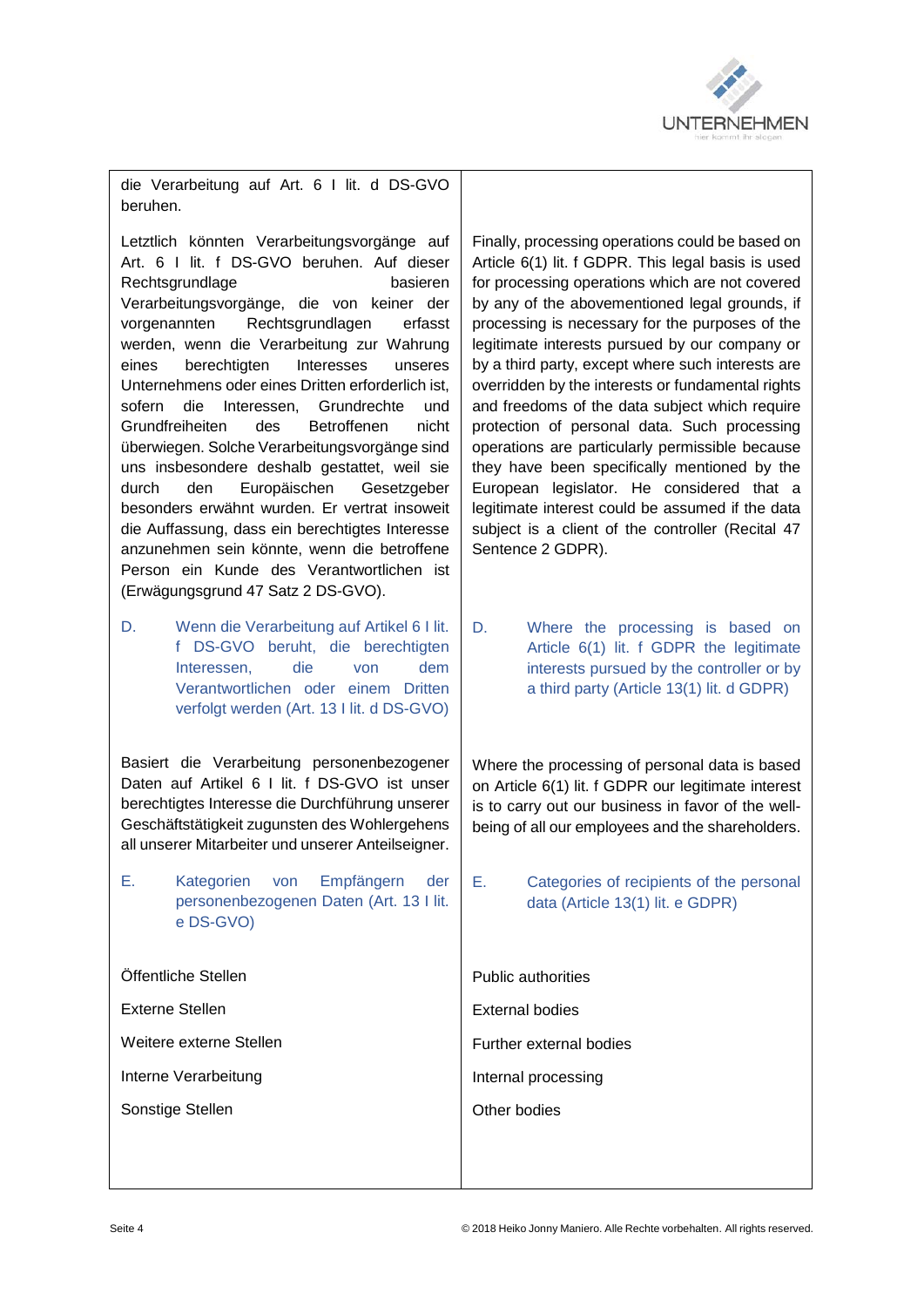

F. Empfänger in einem Drittland und geeignete oder angemessene Garantien und die Möglichkeit, wie eine Kopie von ihnen zu erhalten ist, oder wo sie verfügbar sind (Art. 13 I lit. f, 46 I, II lit. c DS-GVO)

Alle Unternehmen und Niederlassungen, die unserem Konzern angehören (nachfolgend Konzerngesellschaften genannt) und ihren oder einen Geschäftssitz in einem Drittland haben, können zu den Empfängern von personenbezogenen Daten gehören. Die Adressen sämtlicher Konzerngesellschaften sind auf unserer Internetseite abrufbar. Ferner kann eine Liste aller Konzerngesellschaften bei unserem Datenschutzbeauftragten angefordert werden.

Gemäß Art. 46 I DS-GVO darf der Verantwortliche oder ein Auftragsverarbeiter nur dann personenbezogene Daten an ein Drittland übermitteln, wenn der Verantwortliche oder der Auftragsverarbeiter geeignete Garantien vorgesehen hat und sofern den betroffenen Personen durchsetzbare Rechte und wirksame Rechtsbehelfe zur Verfügung stehen. Geeignete Garantien können, ohne dass es hierzu einer besonderen Genehmigung einer Aufsichtsbehörde bedarf, durch Standarddatenschutzklauseln abgebildet werden, Art. 46 II lit. c DS-GVO.

Mit allen Empfängern aus Drittländern werden vor der ersten Übermittlung personenbezogener Daten die EU-Standarddatenschutzklauseln vereinbart. Folglich ist sichergestellt, dass für sämtliche Verarbeitungen von personenbezogenen Daten geeignete Garantien, durchsetzbare Rechte und wirksame Rechtsbehelfe gewährleistet sind, die sich aus den EU-Standarddatenschutzklauseln ergeben. Jeder Betroffene kann eine Kopie der Standarddatenschutzklauseln von unserem Datenschutzbeauftragten erhalten. Zudem sind die Standarddatenschutzklauseln auch im Amtsblatt der Europäischen Union (ABl. 2010 / L 39, Seite 5-18) verfügbar.

F. Recipients in a third country and appropriate or suitable safeguards and the means by which to obtain a copy of them or where they have been made available (Article 13(1) lit. f, 46(1), 46 (2) lit. c GDPR)

All companies and branches that are part of our group (hereinafter referred to as "group companies") that have their place of business or an office in a third country may belong to the recipients of personal data. The addresses of all group companies are available on our website. Furthermore, a list of all group companies can be requested from our Data Protection Officer.

According to Article 46(1) GDPR a controller or processor may transfer personal data only to a third country if the controller or processor has provided appropriate safeguards, and on condition that enforceable data subject rights and effective legal remedies for data subjects are available. Appropriate safeguards may be provided without requiring any specific authorisation from a supervisory authority by means of standard contractual clauses, Article 46(2) lit. c GDPR.

The standard contractual clauses of the European Union are agreed with all recipients from third countries before the first transmission of personal data. Consequently, it is ensured that appropriate safeguards, enforceable data subject rights and effective legal remedies for data subjects which are resulting from the EU standard contractual clauses are guaranteed. Every data subject can obtain a copy of the standard contractual clauses from our Data Protection Officer. The standard contractual clauses are also available in the Official Journal of the European Union (OJ 2010 / L 39, page 5- 18).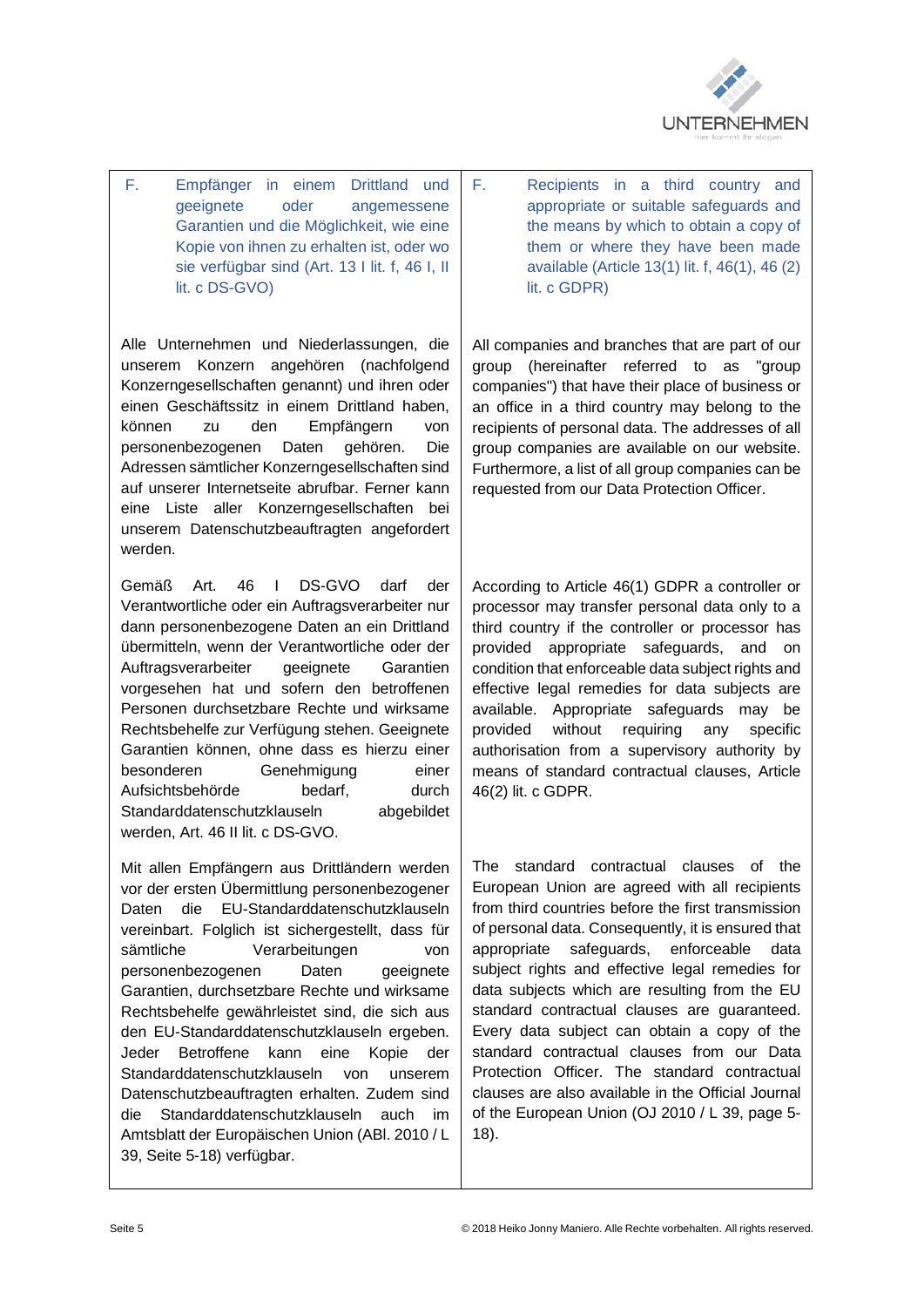

G. Dauer, für die die personenbezogenen Daten gespeichert werden oder, falls dies nicht möglich ist, die Kriterien für die Festlegung dieser Dauer (Art. 13 II lit. a DS-GVO)

Das Kriterium für die Dauer der Speicherung von personenbezogenen Daten ist die jeweilige gesetzliche Aufbewahrungsfrist. Nach Ablauf der Frist werden die entsprechenden Daten routinemäßig gelöscht, sofern sie nicht mehr zur Vertragserfüllung oder Vertragsanbahnung erforderlich sind.

H. Bestehen der Rechte auf Auskunft, Berichtigung, Löschung, Einschränkung der Verarbeitung und des Widerspruchsrechts gegen die Verarbeitung sowie des Rechts auf Datenübertragbarkeit (Art. 13 II lit. b DS-GVO)

Alle Betroffenen haben die folgenden Rechte:

### a) Auskunftsrecht

Jeder Betroffene hat ein Auskunftsrecht über die ihn betreffenden personenbezogenen Daten. Das Auskunftsrecht erstreckt sich auf alle von uns verarbeiteten Daten. Das Recht kann problemlos und in angemessenen Abständen wahrgenommen werden, damit sich alle Betroffenen der Verarbeitung ihrer personenbezogenen Daten stets bewusst sind und deren Rechtmäßigkeit überprüfen können (Erwägungsgrund 63 DS-GVO). Dieses Recht ergibt sich aus Art. 15 DS-GVO. Zur Ausübung des Auskunftsrechts kann sich der Betroffene an unseren Datenschutzbeauftragten wenden.

b) Recht auf Berichtigung

G. Period for which the personal data will be stored, or if that is not possible, the criteria used to determine that period (Article 13(2) lit. a GDPR)

The criteria used to determine the period of storage of personal data is the respective statutory retention period. After expiration of that period, the corresponding data is routinely deleted, as long as it is no longer necessary for the fulfillment of the contract or the initiation of a contract.

H. Existence of the right to request from the controller access to and rectification or erasure of personal data or restriction of processing concerning the data subject or to object to processing as well as the right to data portability (Article 13(2) lit. b GDPR)

All data subjects have the following rights:

### a) Right to access

Each data subject has a right to access the personal data concerning him or her. The right to access extends to all data processed by us. The right can be exercised easily and at reasonable intervals, in order to be aware of, and verify, the lawfulness of the processing (Recital 63 GDPR). This right results from Art. 15 GDPR. The data subject may contact our Data Protection Officer to exercise the right to access.

### b) Right to rectification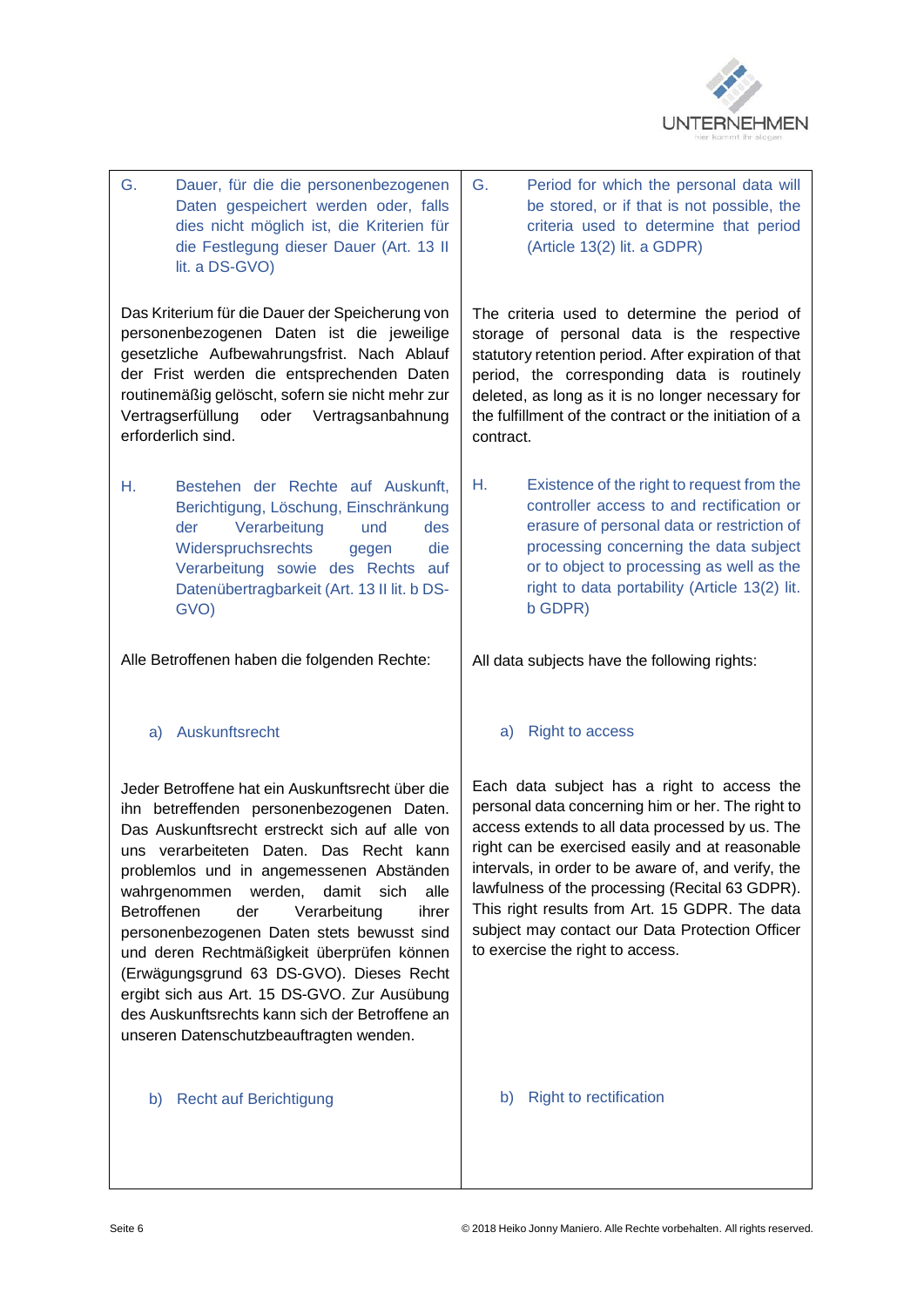

Nach Art. 16 Satz 1 DS-GVO haben alle Betroffenen das Recht, von unserem Unternehmen unverzüglich die Berichtigung sie betreffender unrichtiger personenbezogener Daten zu verlangen. Zudem wird durch Art. 16 Satz 2 DS-GVO normiert, dass dem Betroffenen unter Berücksichtigung der Verarbeitungszwecke das Recht zusteht, die Vervollständigung unvollständiger personenbezogener Daten - auch mittels einer ergänzenden Erklärung - zu verlangen. Zur Ausübung des Berichtigungsrechts kann sich jeder Betroffene an unseren Datenschutzbeauftragten wenden.

## c) Recht auf Löschung (Recht auf Vergessenwerden)

Im Übrigen steht Betroffenen ein Recht auf Löschung und Vergessenwerden nach Art. 17 DS-GVO zu. Auch dieses Recht kann über eine Kontaktaufnahme zu unserem Datenschutzbeauftragten geltend gemacht werden. An dieser Stelle erlauben wir uns jedoch den Hinweis, dass dieses Recht nicht gilt, soweit die Verarbeitung zur Erfüllung einer rechtlichen Verpflichtung, dem unser Unternehmen unterliegt, erforderlich ist, Art. 17 III lit. b DS-GVO. Dies bedeutet, dass wir einen Löschantrag erst nach Ablauf der gesetzlichen Aufbewahrungsfrist genehmigen können.

### d) Einschränkung der Verarbeitung

Gemäß Art. 18 DS-GVO steht jedem Betroffenen ein Recht auf Einschränkung der Verarbeitung zu. Eine Einschränkung der Verarbeitung kann verlangt werden, wenn eine der Voraussetzungen aus Art. 18 I lit. a-d DS-GVO zutrifft. Das Recht auf Einschränkung der Verarbeitung kann über unseren Datenschutzbeauftragten geltend gemacht werden.

According to Article 16 Sentence 1 GDPR the data subject has the right to obtain from the controller without undue delay the rectification of inaccurate personal data concerning him or her. Moreover, Article 16 Sentence 2 GDPR provides that the data subject is entitled, taking into account the purposes of the processing, to have incomplete personal data completed, including by means of providing a supplementary statement. The data subject may contact our Data Protection Officer to exercise the right of rectification.

#### c) Right to erasure (right to be forgotten)

In addition, data subjects are entitled to a right to erasure and to be forgotten under Art. 17 GDPR. This right can also be exercised by contacting our Data Protection Officer. At this point, however, we would like to point out that this right does not apply insofar as the processing is necessary to fulfill a legal obligation to which our company is subject to, Article 17(3) lit. b GDPR. This means that we can approve an application to erase only after the expiration of the statutory retention period.

#### d) Right to restriction of processing

According to Article 18 GDPR any data subject is entitled to a restriction of processing. The restriction of processing may be demanded if one of the conditions set out in Article 18(1) lit. a-d GDPR is fulfilled. The data subject may contact our Data Protection Officer to exercise the right to restriction of processing.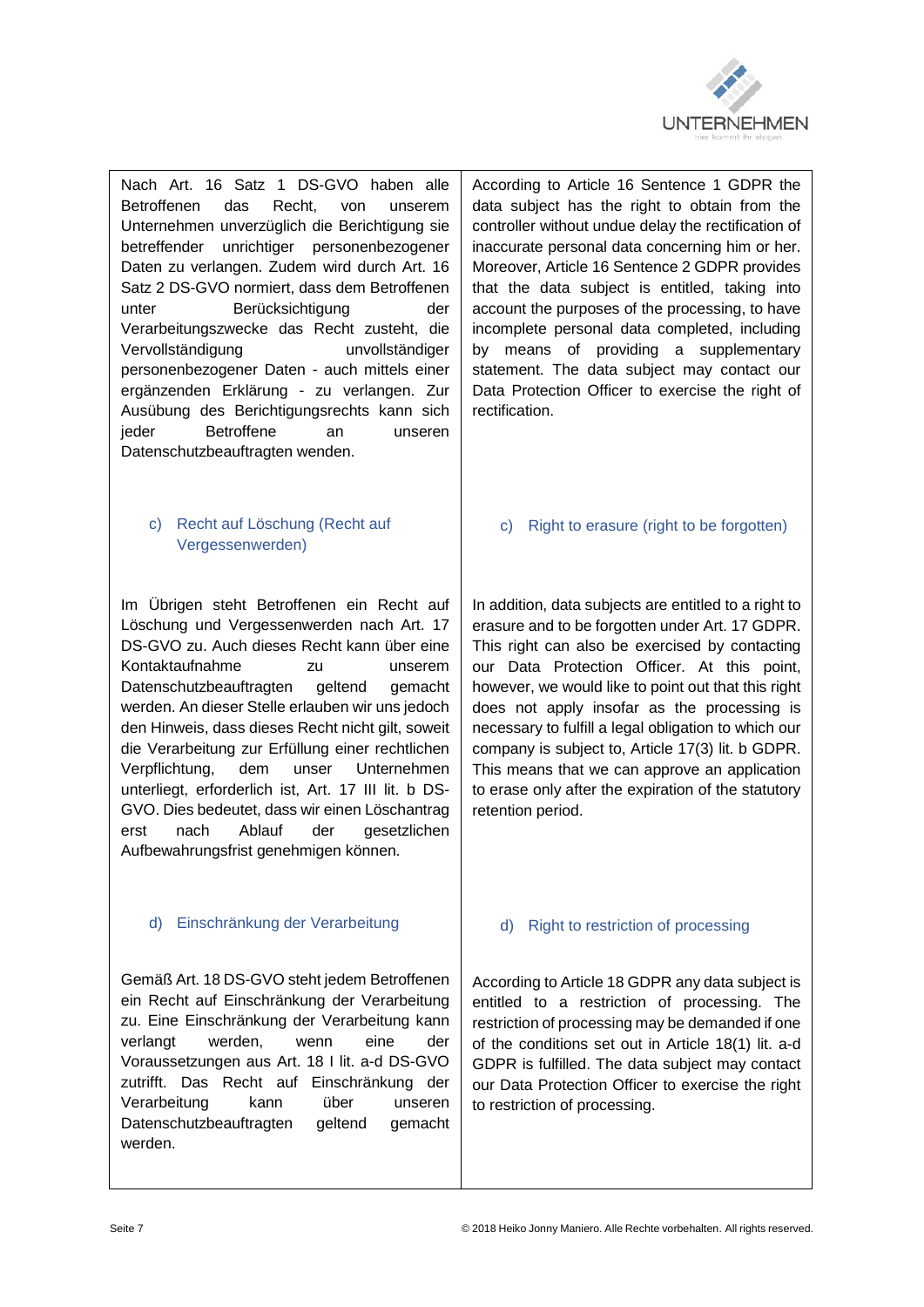

#### e) Recht auf Widerspruch

Des Weiteren garantiert Art. 21 DS-GVO das Recht auf Widerspruch. Das Recht auf Wiederspruch kann über unseren Datenschutzbeauftragten geltend gemacht werden.

### f) Recht auf Datenübertragbarkeit

Art. 20 DS-GVO gewährt dem Betroffenen ein Recht auf Datenübertragbarkeit. Nach dieser Vorschrift hat die betroffene Person unter den Voraussetzungen des Art. 20 I lit. a und b DS-GVO das Recht, die sie betreffenden personenbezogenen Daten, die sie dem Verantwortlichen bereitgestellt hat, in einem strukturierten, gängigen und maschinenlesbaren Format zu erhalten, und diese Daten einem anderen Verantwortlichen ohne Behinderung durch den Verantwortlichen, zu übermitteln. Der Betroffene kann das Recht auf Datenübertragbarkeit über unseren Datenschutzbeauftragten ausüben.

I. Bestehen des Rechts, die Einwilligung jederzeit zu widerrufen, ohne dass die Rechtmäßigkeit der aufgrund der Einwilligung bis zum Widerruf erfolgten Verarbeitung berührt wird, sofern die Verarbeitung auf Art. 6 I lit. a DS-GVO oder Art. 9 II lit. a DS-GVO beruht (Art. 13 II lit. c DS-GVO)

Beruht eine Verarbeitung personenbezogener Daten auf Art. 6 I lit. a DS-GVO, was der Fall ist, wenn die betroffene Person eine Einwilligung in eine Verarbeitung sie betreffender personenbezogener Daten für einen oder mehrere bestimmte Zwecke erteilt hat oder beruht die Verarbeitung auf Art. 9 II lit. a DS-GVO, der die ausdrückliche Einwilligung in die Verarbeitung besonderer Kategorien personenbezogener Daten regelt, so hat die

#### e) Right to object

Furthermore, Art. 21 GDPR guarantees the right to object. The data subject may contact our Data Protection Officer to exercise the right to object.

#### f) Right to data portability

Art. 20 GDPR grants the data subject the right to data portability. Under this provision, the data subject has under the conditions laid down in Article 20(1) lit. a and b GDPR the right to receive the personal data concerning him or her, which he or she has provided to a controller, in a structured, commonly used and machinereadable format and have the right to transmit those data to another controller without hindrance from the controller to which the personal data have been provided. The data subject may contact our Data Protection Officer to exercise the right to data portability.

I. The existence of the right to withdraw consent at any time, without affecting the lawfulness of processing based on consent before its withdrawal, where the processing is based on Article 6(1) lit. a GDPR or Article 9(2) lit. a GDPR (Article 13(2) lit. c GDPR)

If processing of personal data is based on Art. 6(1) lit. a GDPR, which is the case, if the data subject has given consent to the processing of personal data for one or more specific purposes or is it based on Article 9(2) lit. a GDPR, which regulates the explicit consent to the processing of special categories of personal data, the data subject has according to Article 7(3) Sentence 1 GDPR the right to withdraw his or her consent at any time.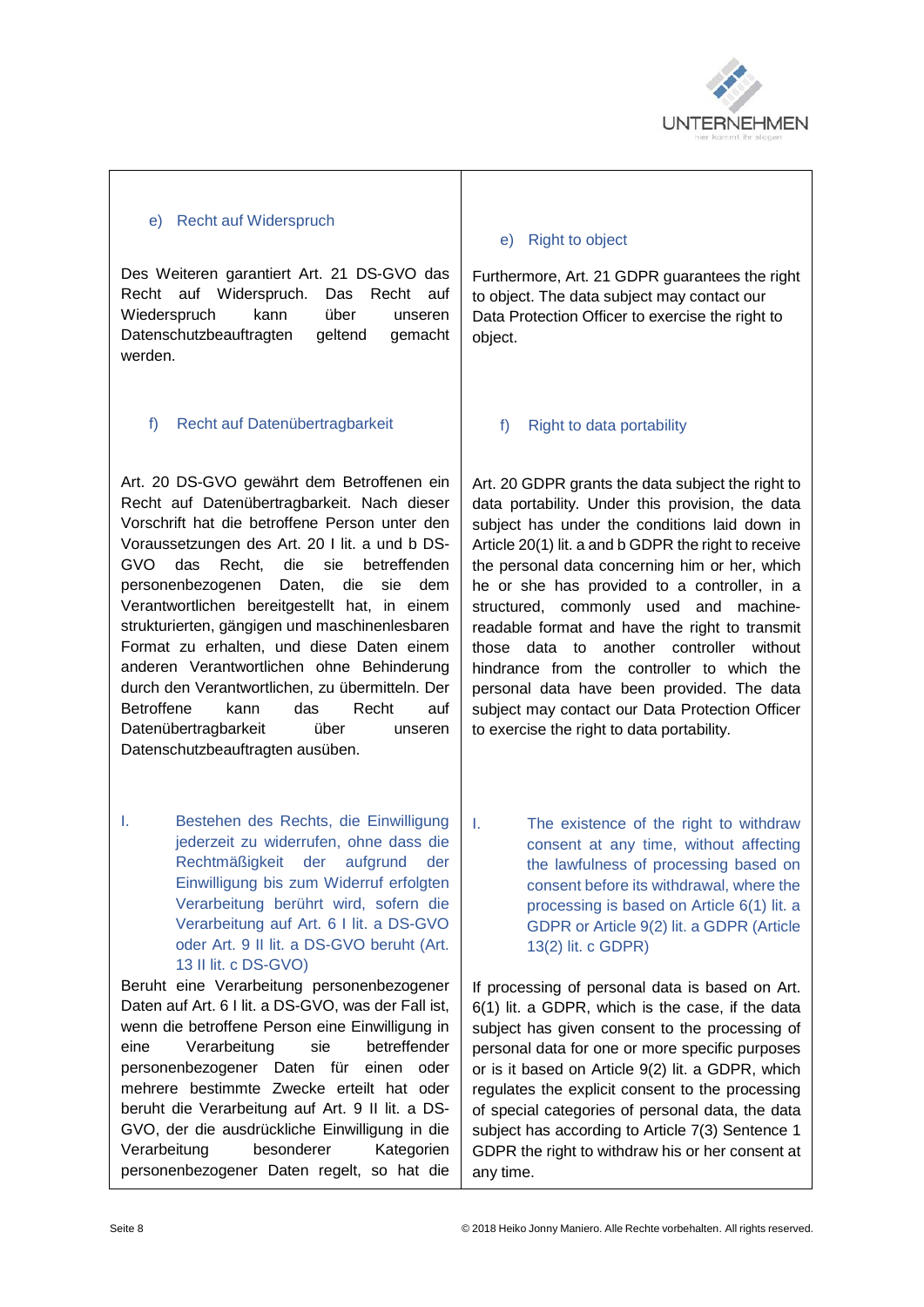

betroffene Person nach Art. 7 III Satz 1 DS-GVO das Recht, ihre Einwilligung jederzeit zu widerrufen.

Durch den Widerruf der Einwilligung wird die Rechtmäßigkeit der aufgrund der Einwilligung bis zum Widerruf erfolgten Verarbeitung nicht berührt, Art. 7 III Satz 2 DS-GVO. Der Widerruf der Einwilligung muss so einfach wie die Erteilung der Einwilligung sein, Art. 7 III Satz 4 DS-GVO. Daher kann der Widerruf der Einwilligung stets auf demselben Weg erfolgen, wie die Einwilligung erfolgte oder auf jede andere Art, die von der betroffenen Person als einfacher betrachtet wird. In der heutigen Informationsgesellschaft dürfte der wohl einfachste Weg für den Widerruf einer Einwilligung eine simple E-Mail sein. Sofern der Betroffene eine gegenüber uns erteilte Einwilligung widerrufen möchte, so ist eine einfache E-Mail an unseren Datenschutzbeauftragten hierfür ausreichend. Alternativ kann die betroffene Person einen beliebigen anderen Weg wählen, um uns den Widerruf der Einwilligung mitzuteilen.

J. Beschwerderecht bei einer Aufsichtsbehörde (Art. 13 II lit. d, 77 I DS-GVO)

Als Verantwortlicher sind wir verpflichtet, dem Betroffenen das Bestehen eines Beschwerderechts bei einer Aufsichtsbehörde mitzuteilen, Art. 13 II lit. d DS-GVO. Das Beschwerderecht wird in Art. 77 I DS-GVO geregelt. Nach dieser Vorschrift hat jede betroffene Person unbeschadet eines anderweitigen verwaltungsrechtlichen oder gerichtlichen Rechtsbehelfs das Recht auf Beschwerde bei einer Aufsichtsbehörde, insbesondere in dem Mitgliedstaat ihres Aufenthaltsorts, ihres Arbeitsplatzes oder des Orts des mutmaßlichen Verstoßes, wenn die betroffene Person der Ansicht ist, dass die Verarbeitung der sie betreffenden personenbezogenen Daten gegen die Datenschutz-Grundverordnung verstößt. Das

Withdraw of consent shall not affect the lawfulness of processing based on consent before its withdrawal, Article 7(3) Sentence 2 GDPR. It shall be as easy to withdraw as to give consent, Art. 7(3) Sentence 4 GDPR. Therefore, the withdrawal of consent can always take place in the same way as consent has been given or in any other way, that is considered by the data subject to be simpler. In todays information society, probably the simplest way to withdraw consent is a simple email. If the data subject wishes to withdraw his or her consent granted to us, a simple email to our Data Protection Officer is sufficient. Alternatively, the data subject may choose any other way to communicate his or her withdraw of consent to us.

J. Right to lodge a complaint with a supervisory authority (Article 13(2) lit. d, 77(1) GDPR)

As the controller, we are obliged to notify the data subject of the right to lodge a complaint with a supervisory authority, Article 13(2) lit. d GDPR. The right to lodge a complaint with a supervisory authority is regulated by Article 77(1) GDPR. According to this provision, without prejudice to any other administrative or judicial remedy, every data subject shall have the right to lodge a complaint with a supervisory authority, in particular in the Member State of his or her habitual residence, place of work or place of the alleged infringement if the data subject considers that the processing of personal data relating to him or her infringes the General Data Protection Regulation. The right to lodge a complaint with a supervisory authority was only limited by the law of the Union in such way, that it can only be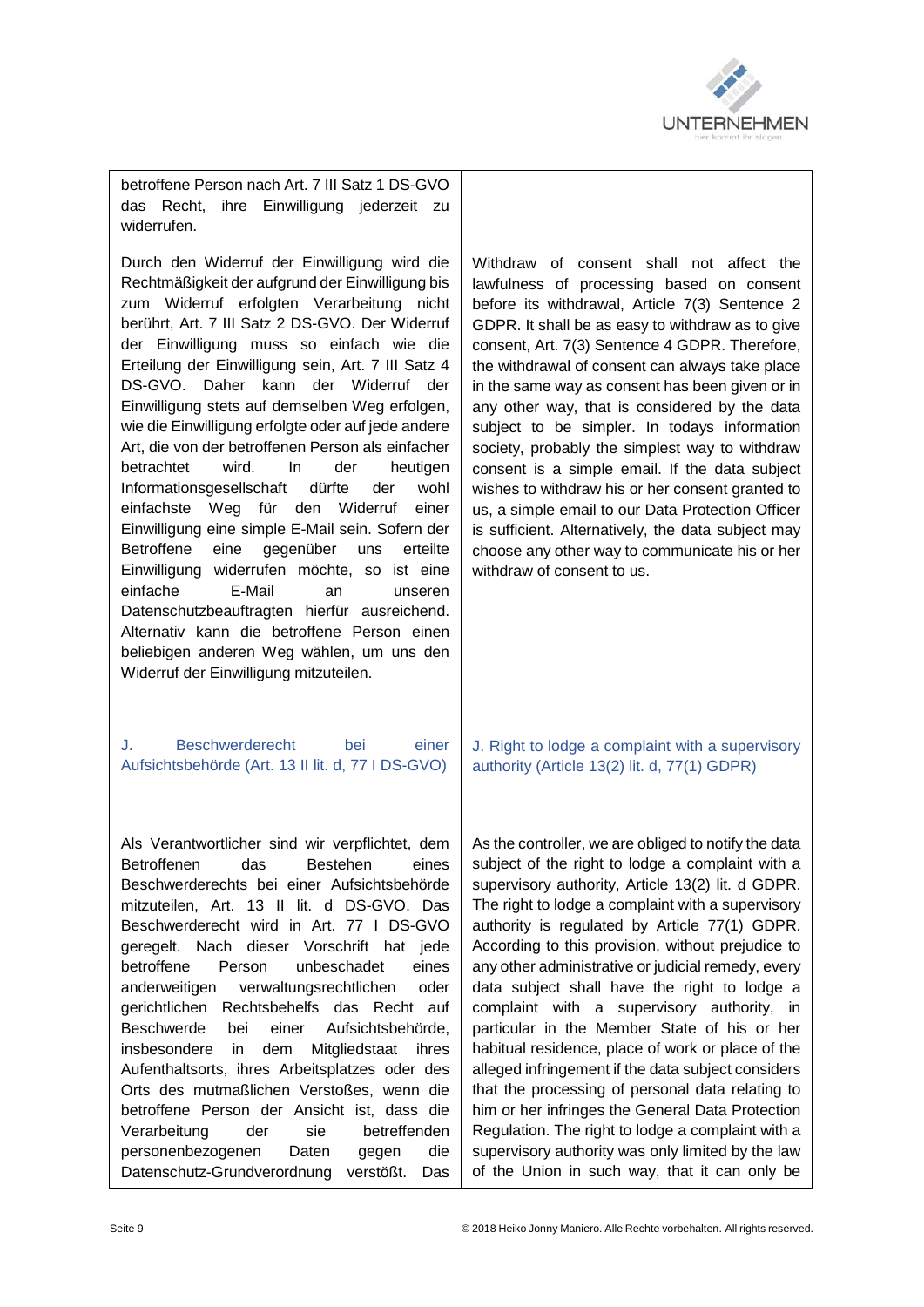

Beschwerderecht wurde durch den unionalen Gesetzgeber ausschließlich dahingehend beschränkt, dass es nur gegenüber einer einzigen Aufsichtsbehörde ausgeübt werden kann (Erwägungsgrund 141 Satz 1 DS-GVO). Diese Regelung soll Doppelbeschwerden in gleicher Sache durch die gleiche betroffene Person vermeiden. Sofern sich eine betroffene Person über uns beschweren möchte, wird deshalb darum gebeten, nur eine einzige Aufsichtsbehörde zu kontaktieren.

exercised before a single supervisory authority (Recital 141 Sentence 1 GDPR). This rule is intended to avoid double complaints of the same data subject in the same matter. If a data subject wants to lodge a complaint about us, we therefore asked to contact only a single supervisory authority.

K. Gesetzliche oder vertragliche Vorschriften zur Bereitstellung der personenbezogenen Daten; Erforderlichkeit für den Vertragsabschluss; Verpflichtung der betroffenen Person, die personenbezogenen Daten bereitzustellen; mögliche Folgen der Nichtbereitstellung (Art. 13 II lit. e DS-GVO)

Wir klären Sie darüber auf, dass die Bereitstellung personenbezogener Daten zum Teil gesetzlich vorgeschrieben ist (z.B. Steuervorschriften) oder sich auch aus vertraglichen Regelungen (z.B. Angaben zum Vertragspartner) ergeben kann.

Mitunter kann es zu einem Vertragsschluss erforderlich sein, dass eine betroffene Person uns personenbezogene Daten zur Verfügung stellt, die in der Folge durch uns verarbeitet werden müssen. Die betroffene Person ist beispielsweise verpflichtet uns personenbezogene Daten bereitzustellen, wenn unser Unternehmen mit ihr einen Vertrag abschließt. Eine Nichtbereitstellung der personenbezogenen Daten hätte zur Folge, dass der Vertrag mit dem Betroffenen nicht geschlossen werden könnte.

Vor einer Bereitstellung personenbezogener Daten durch den Betroffenen muss sich der Betroffene an unseren Datenschutzbeauftragten wenden. Unser Datenschutzbeauftragter klärt K. Provision of personal data as statutory or contractual requirement; Requirement necessary to enter into a contract; Obligation of the data subject to provide the personal data; possible consequences of failure to provide such data (Art. 13(2) lit. e GDPR)

We clarify that the provision of personal data is partly required by law (e.g. tax regulations) or can also result from contractual provisions (e.g. information on the contractual partner).

Sometimes it may be necessary to conclude a contract that the data subject provides us with personal data, which must subsequently be processed by us. The data subject is, for example, obliged to provide us with personal data when our company signs a contract with him or her. The non-provision of the personal data would have the consequence that the contract with the data subject could not be concluded.

Before personal data is provided by the data subject, the data subject must contact our Data Protection Officer. Our Data Protection Officer clarifies to the data subject whether the provision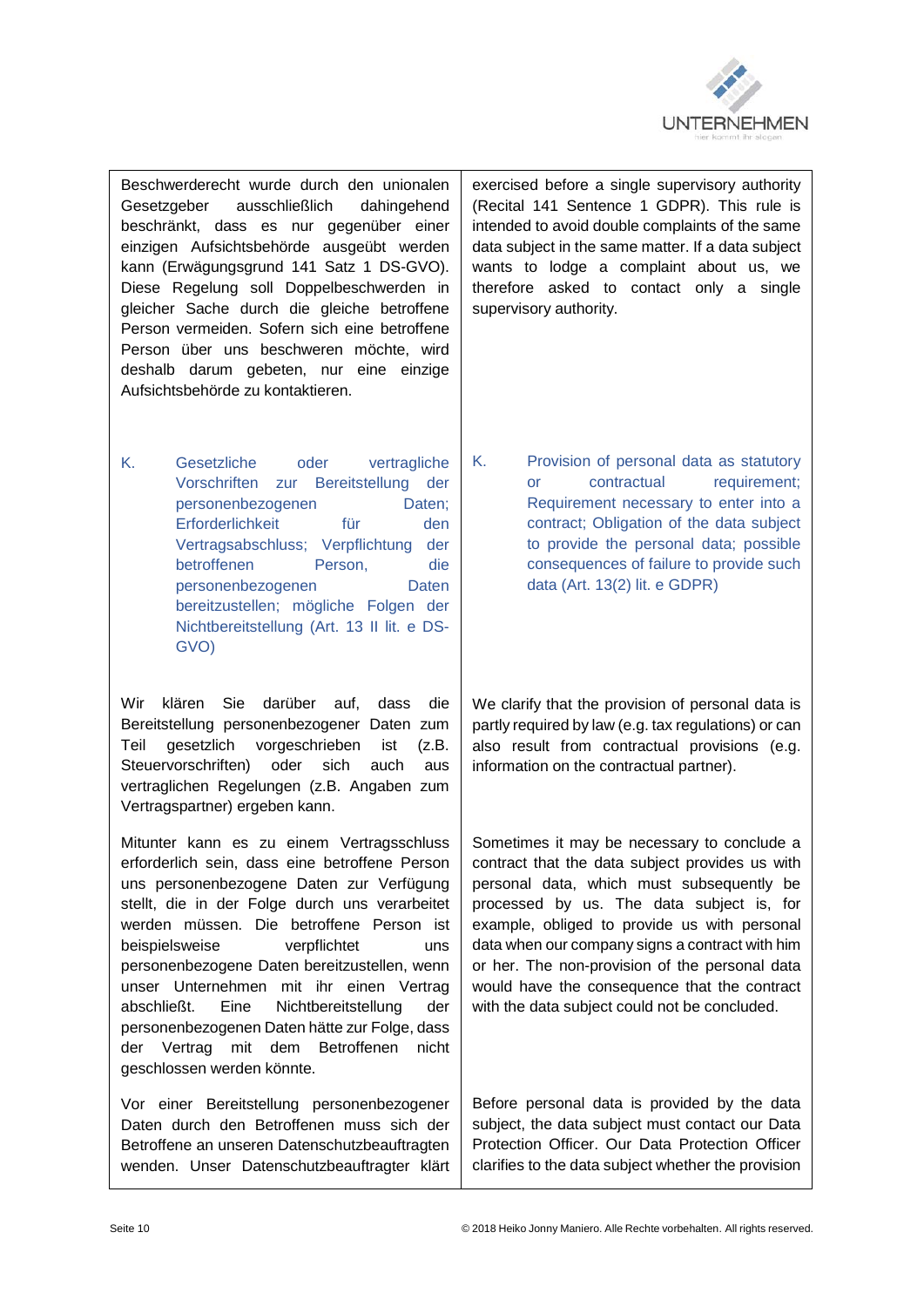

| den Betroffenen einzelfallbezogen darüber auf,<br>ob die Bereitstellung der personenbezogenen<br>oder<br>gesetzlich<br>vertraglich<br>Daten<br>vorgeschrieben oder für den Vertragsabschluss<br>erforderlich ist, ob eine Verpflichtung besteht, die<br>personenbezogenen Daten bereitzustellen, und<br>Folgen die Nichtbereitstellung<br>welche<br>der<br>personenbezogenen Daten hätte.         | of the personal data is required by law or contract<br>or is necessary for the conclusion of the contract,<br>whether there is an obligation to provide the<br>personal data and the consequences of non-<br>provision of the personal data.                                                                                                                                  |
|---------------------------------------------------------------------------------------------------------------------------------------------------------------------------------------------------------------------------------------------------------------------------------------------------------------------------------------------------------------------------------------------------|-------------------------------------------------------------------------------------------------------------------------------------------------------------------------------------------------------------------------------------------------------------------------------------------------------------------------------------------------------------------------------|
| <b>Bestehen</b><br>einer<br>automatisierten<br>L.<br>Entscheidungsfindung<br>einschließlich<br>Profiling gem. Art. 22 I, IV DS-GVO und<br>zumindest<br>in diesen<br>Fällen -<br>aussagekräftige Informationen über die<br>involvierte Logik sowie die Tragweite<br>und die angestrebten Auswirkungen<br>einer derartigen Verarbeitung für die<br>betroffene Person (Art. 13 II lit. f DS-<br>GVO) | decision-<br>L.<br>Existence<br><b>of</b><br>automated<br>making, including profiling, referred to in<br>Article 22(1) and (4) GDPR and, at least<br>in those cases, meaningful information<br>about the logic involved, as well as the<br>significance<br>the<br>and<br>envisaged<br>consequences of such processing for<br>the data subject (Article 13 (2) lit. f<br>GDPR) |
| verantwortungsbewusstes<br>Unternehmen<br>Als<br>wir<br>auf<br>eine<br>automatische<br>verzichten<br>Entscheidungsfindung oder ein Profiling.                                                                                                                                                                                                                                                     | As a responsible company, we do not use<br>automatic decision-making or profiling.                                                                                                                                                                                                                                                                                            |
| <b>Erfüllung</b><br>Ш.<br>der<br>Informationspflichten für die Fälle,<br>bei denen die personenbezogenen<br>nicht bei<br>der<br>betroffenen<br><b>Daten</b><br>Person erhoben wurden (Art. 14 DS-<br>GVO)                                                                                                                                                                                         | н.<br><b>Compliance</b><br>with<br>the<br><b>information</b><br>requirements<br>when<br>personal data is not collected from<br>the data subject (Article 14 GDPR)                                                                                                                                                                                                             |
| <b>Name</b><br>und<br>Kontaktdaten<br>А.<br>des<br>Verantwortlichen (Art. 14 I lit. a DS-GVO)                                                                                                                                                                                                                                                                                                     | A. Identity and the contact details of the<br>controller (Article 14(1) lit. a GDPR)                                                                                                                                                                                                                                                                                          |
| Martin Voigt                                                                                                                                                                                                                                                                                                                                                                                      | Martin Voigt                                                                                                                                                                                                                                                                                                                                                                  |
| Bikeverleih Garmisch-Partenkirchen                                                                                                                                                                                                                                                                                                                                                                | Bike Rental Garmisch-Partenkirchen                                                                                                                                                                                                                                                                                                                                            |
| Mühlstr. 3 (Lager/Büro)                                                                                                                                                                                                                                                                                                                                                                           | Mühlstr. 3 (Stockroom/Office)                                                                                                                                                                                                                                                                                                                                                 |
| 82469 Garmisch-Prtenkirchen                                                                                                                                                                                                                                                                                                                                                                       | 82469 Garmisch-Prtenkirchen                                                                                                                                                                                                                                                                                                                                                   |
| Tel.: 08821 57889                                                                                                                                                                                                                                                                                                                                                                                 | Phone: 08821 57889                                                                                                                                                                                                                                                                                                                                                            |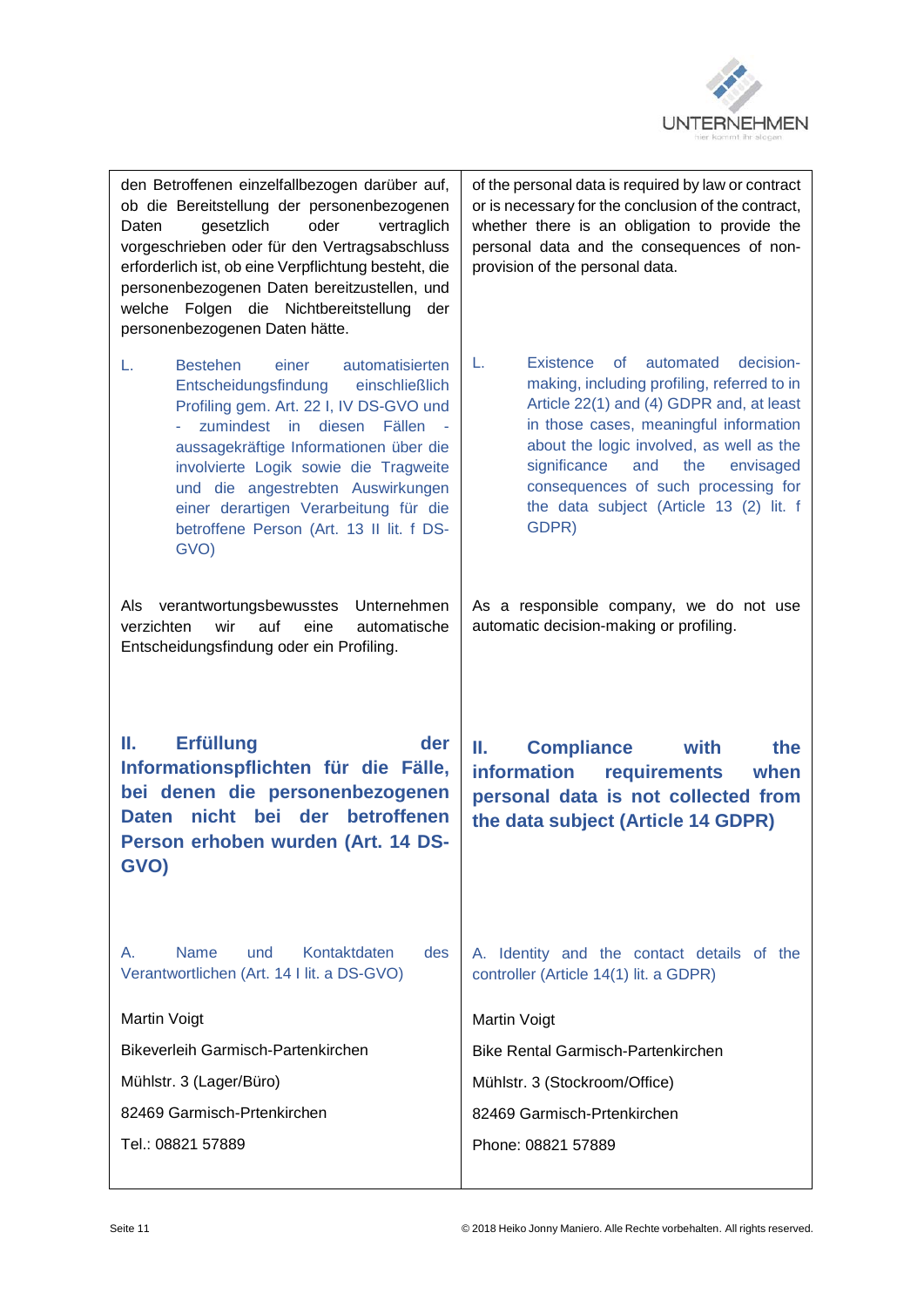

| E-Mail: mail@bikeverleih-garmisch.com                                                                                                                                                                                                                                                                                                                                      | Email: mail@bikeverleih-garmisch.com                                                                                                                                                                                                                                                                                                                   |  |  |  |
|----------------------------------------------------------------------------------------------------------------------------------------------------------------------------------------------------------------------------------------------------------------------------------------------------------------------------------------------------------------------------|--------------------------------------------------------------------------------------------------------------------------------------------------------------------------------------------------------------------------------------------------------------------------------------------------------------------------------------------------------|--|--|--|
| Webseite: www.bikeverleih-garmisch.com                                                                                                                                                                                                                                                                                                                                     | Website: www.bikeverleih-garmisch.com                                                                                                                                                                                                                                                                                                                  |  |  |  |
| USt-IdNr.: DE128341797                                                                                                                                                                                                                                                                                                                                                     | VAT No.: DE128341797                                                                                                                                                                                                                                                                                                                                   |  |  |  |
| Kontaktdaten<br>В.<br>des<br>Datenschutzbeauftragten (Art. 14 I lit. b DS-<br>GVO)                                                                                                                                                                                                                                                                                         | Contact details of the Data Protection<br>В.<br>Officer (Article 14(1) lit. b GDPR)                                                                                                                                                                                                                                                                    |  |  |  |
| Heiko Jonny Maniero                                                                                                                                                                                                                                                                                                                                                        | Heiko Jonny Maniero                                                                                                                                                                                                                                                                                                                                    |  |  |  |
| DGD Deutsche Gesellschaft für Datenschutz<br>GmbH                                                                                                                                                                                                                                                                                                                          | DGD Deutsche Gesellschaft für Datenschutz<br>GmbH                                                                                                                                                                                                                                                                                                      |  |  |  |
| Robert-Bosch-Str. 11                                                                                                                                                                                                                                                                                                                                                       | Robert-Bosch-Str. 11                                                                                                                                                                                                                                                                                                                                   |  |  |  |
| 85221 Dachau                                                                                                                                                                                                                                                                                                                                                               | 85221 Dachau                                                                                                                                                                                                                                                                                                                                           |  |  |  |
| Telefon: 08131-77987-0                                                                                                                                                                                                                                                                                                                                                     | Phone: 08131-77987-0                                                                                                                                                                                                                                                                                                                                   |  |  |  |
| FAX: 08131-77987-99                                                                                                                                                                                                                                                                                                                                                        | FAX: 08131-77987-99                                                                                                                                                                                                                                                                                                                                    |  |  |  |
| E-Mail: info@dg-datenschutz.de                                                                                                                                                                                                                                                                                                                                             | Email: info@dg-datenschutz.de                                                                                                                                                                                                                                                                                                                          |  |  |  |
| Webseite: www.dg-datenschutz.de                                                                                                                                                                                                                                                                                                                                            | Website: www.dg-datenschutz.de                                                                                                                                                                                                                                                                                                                         |  |  |  |
| C.<br>Zwecke, für die die personenbezogenen<br>Daten verarbeitet werden sollen, sowie<br>Rechtsgrundlage<br>für<br>die<br>die<br>Verarbeitung (Art. 14 I lit. c DS-GVO)                                                                                                                                                                                                    | C.<br>Purposes of the processing for which<br>the personal data are intended as well<br>as the legal basis for the processing<br>(Article 14(1) lit. c GDPR)                                                                                                                                                                                           |  |  |  |
| Zweck der Verarbeitung personenbezogener<br>Daten ist die Abwicklung sämtlicher Vorgänge,<br>die das Unternehmen, Kunden, Interessenten,<br>Geschäftspartner oder sonstige vertragliche<br>oder vorvertragliche Beziehungen zwischen den<br>genannten Beteiligtengruppen (im weitesten<br>oder<br>gesetzliche<br>Sinne)<br>Pflichten<br>des<br>Verantwortlichen betreffen. | The purpose of the processing of personal data<br>is the handling of all operations which concern<br>the<br>controller,<br>customers,<br>prospective<br>business<br>partners<br>other<br>customers,<br>or<br>contractual or pre-contractual relations between<br>the named groups (in the broadest sense) or<br>legal obligations of the controller.   |  |  |  |
| Ist die Verarbeitung personenbezogener Daten<br>eines<br>Vertrags,<br>Erfüllung<br>dessen<br>zur<br>Vertragspartei die<br>betroffene<br>Person<br>ist,<br>erforderlich,<br>dies<br>beispielsweise<br>wie<br>bei<br>Verarbeitungsvorgängen der Fall ist, die für eine<br>Lieferung von Waren oder die Erbringung einer<br>sonstigen<br>Gegenleistung<br>Leistung<br>oder    | If the processing of personal data is necessary<br>for the performance of a contract to which the<br>data subject is party, as is the case, for example,<br>when processing operations are necessary for<br>the supply of goods or to provide any other<br>service, the processing is based on Article $6(1)$<br>lit. b GDPR. The same applies to such |  |  |  |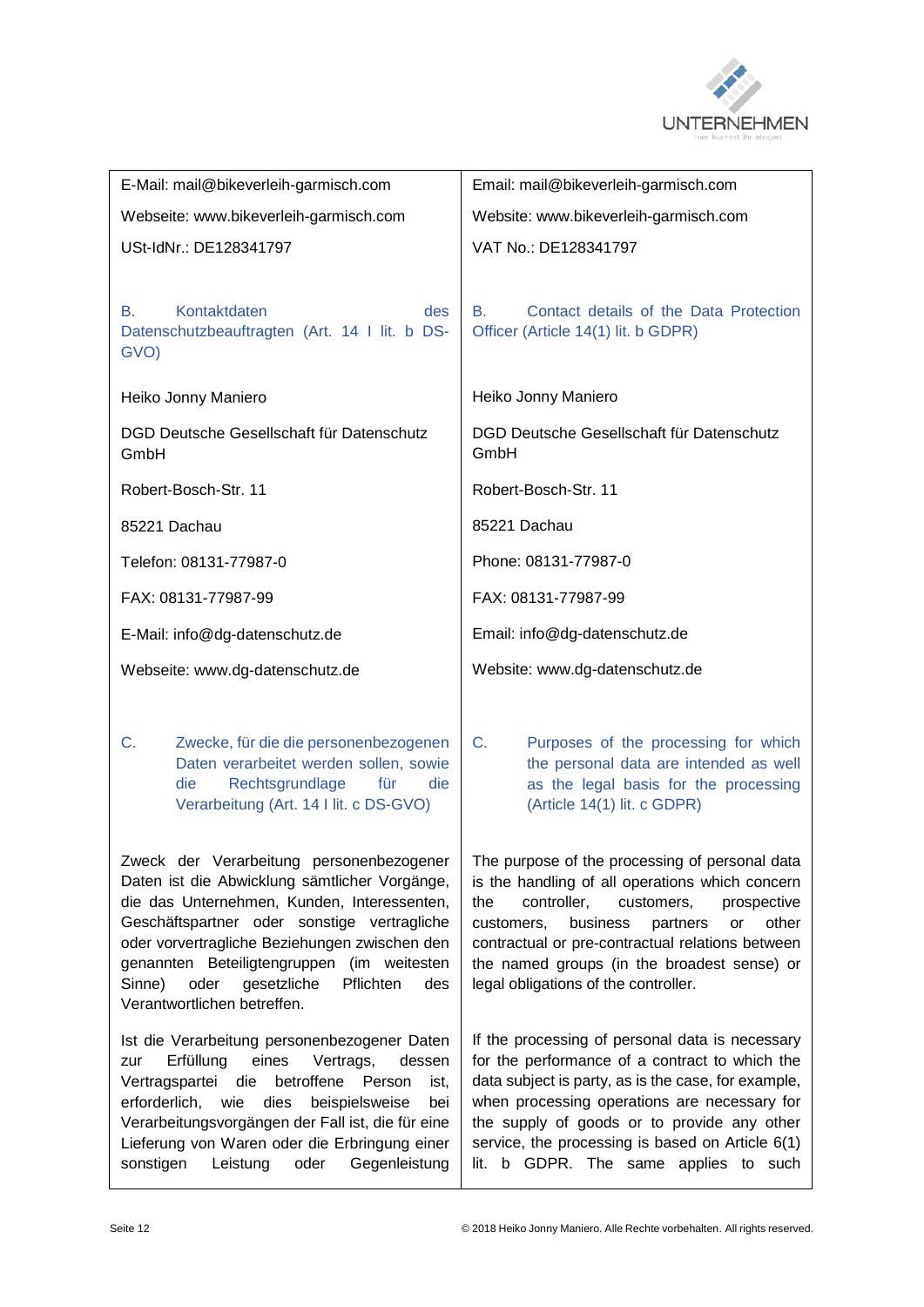

notwendig sind, so beruht die Verarbeitung auf Art. 6 I lit. b DS-GVO. Gleiches gilt für solche Verarbeitungsvorgänge die zur Durchführung vorvertraglicher Maßnahmen erforderlich sind, etwa in Fällen von Anfragen zur unseren Produkten oder Leistungen. Unterliegt unser Unternehmen einer rechtlichen Verpflichtung durch welche eine Verarbeitung von personenbezogenen Daten erforderlich wird, wie beispielsweise zur Erfüllung steuerlicher Pflichten, so basiert die Verarbeitung auf Art. 6 I lit. c DS-GVO.

In seltenen Fällen könnte die Verarbeitung von personenbezogenen Daten erforderlich werden, um lebenswichtige Interessen der betroffenen Person oder einer anderen natürlichen Person zu schützen. Dies wäre beispielsweise der Fall, wenn ein Besucher in unserem Betrieb verletzt werden würde und daraufhin sein Name, sein Alter, seine Krankenkassendaten oder sonstige lebenswichtige Informationen an einen Arzt, ein Krankenhaus oder sonstige Dritte weitergegeben werden müssten. Dann würde die Verarbeitung auf Art. 6 I lit. d DS-GVO basieren.

Letztlich könnten Verarbeitungsvorgänge auf Art. 6 I lit. f DS-GVO beruhen. Auf dieser Rechtsgrundlage basieren Verarbeitungsvorgänge, die von keiner der vorgenannten Rechtsgrundlagen erfasst werden, wenn die Verarbeitung zur Wahrung eines berechtigten Interesses unseres Unternehmens oder eines Dritten erforderlich ist, sofern die Interessen, Grundrechte und Grundfreiheiten des Betroffenen nicht überwiegen. Solche Verarbeitungsvorgänge sind uns insbesondere deshalb gestattet, weil sie durch den Europäischen Gesetzgeber besonders erwähnt wurden. Er vertrat insoweit die Auffassung, dass ein berechtigtes Interesse anzunehmen sein könnte, wenn die betroffene Person ein Kunde des Verantwortlichen ist (Erwägungsgrund 47 Satz 2 DS-GVO).

processing operations which are necessary for carrying out pre-contractual measures, for example in the case of inquiries concerning our products or services. Is our company subject to a legal obligation by which processing of personal data is required, such as for the fulfillment of tax obligations, the processing is based on Art. 6(1) lit. c GDPR.

In rare cases, the processing of personal data may be necessary to protect the vital interests of the data subject or of another natural person. This would be the case, for example, if a visitor were injured in our company and his name, age, health insurance data or other vital information would have to be passed on to a doctor, hospital or other third party. Then the processing would be based on Art. 6(1) lit. d GDPR.

Finally, processing operations could be based on Article 6(1) lit. f GDPR. This legal basis is used for processing operations which are not covered by any of the abovementioned legal grounds, if processing is necessary for the purposes of the legitimate interests pursued by our company or by a third party, except where such interests are overridden by the interests or fundamental rights and freedoms of the data subject which require protection of personal data. Such processing operations are particularly permissible because they have been specifically mentioned by the European legislator. He considered that a legitimate interest could be assumed if the data subject is a client of the controller (Recital 47 Sentence 2 GDPR).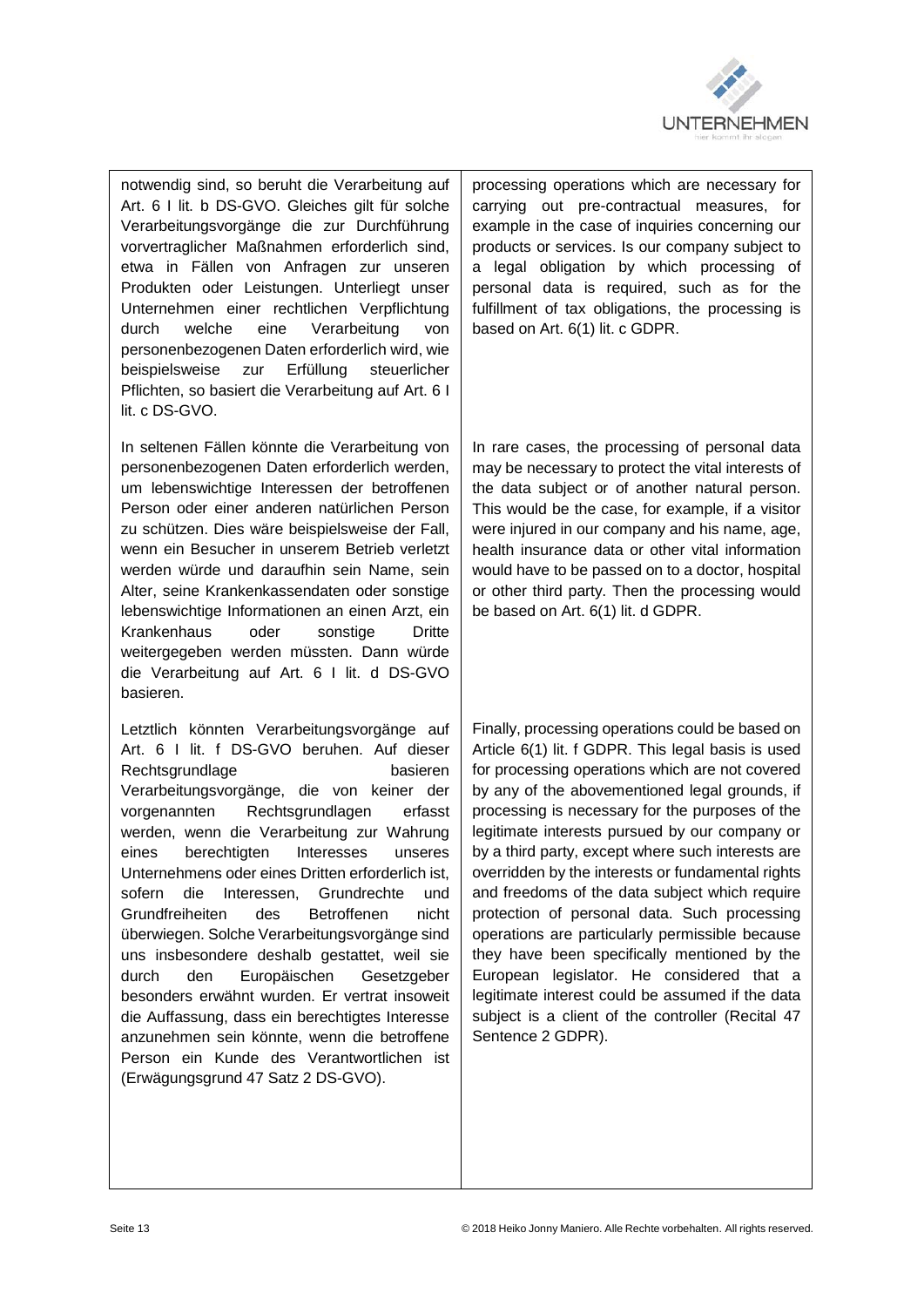

| D.                                                                                                                                                                                                                                                                                                                                                                                                                                                                                          | Kategorien personenbezogener Daten,<br>die verarbeitet werden (Art. 14 I lit. d DS-<br>GVO)                                                                                                                                   | D.<br>Categories of personal data concerned<br>(Article 14(1) lit. d GDPR)                                                                                                                                                                                                                                                                                                                                  |
|---------------------------------------------------------------------------------------------------------------------------------------------------------------------------------------------------------------------------------------------------------------------------------------------------------------------------------------------------------------------------------------------------------------------------------------------------------------------------------------------|-------------------------------------------------------------------------------------------------------------------------------------------------------------------------------------------------------------------------------|-------------------------------------------------------------------------------------------------------------------------------------------------------------------------------------------------------------------------------------------------------------------------------------------------------------------------------------------------------------------------------------------------------------|
| Kundendaten                                                                                                                                                                                                                                                                                                                                                                                                                                                                                 |                                                                                                                                                                                                                               | Customer data                                                                                                                                                                                                                                                                                                                                                                                               |
| Interessentendaten                                                                                                                                                                                                                                                                                                                                                                                                                                                                          |                                                                                                                                                                                                                               | Data of potential customers                                                                                                                                                                                                                                                                                                                                                                                 |
| Beschäftigtendaten                                                                                                                                                                                                                                                                                                                                                                                                                                                                          |                                                                                                                                                                                                                               | Data of employees                                                                                                                                                                                                                                                                                                                                                                                           |
|                                                                                                                                                                                                                                                                                                                                                                                                                                                                                             | Lieferantendaten                                                                                                                                                                                                              | Data of suppliers                                                                                                                                                                                                                                                                                                                                                                                           |
| Е.                                                                                                                                                                                                                                                                                                                                                                                                                                                                                          | Kategorien<br>Empfängern<br>von<br>der<br>personenbezogenen Daten (Art. 14 I lit.<br>e DS-GVO)                                                                                                                                | Е.<br>Categories of recipients of the personal<br>data (Article 14(1) lit. e GDPR)                                                                                                                                                                                                                                                                                                                          |
| Öffentliche Stellen                                                                                                                                                                                                                                                                                                                                                                                                                                                                         |                                                                                                                                                                                                                               | Public authorities                                                                                                                                                                                                                                                                                                                                                                                          |
|                                                                                                                                                                                                                                                                                                                                                                                                                                                                                             | <b>Externe Stellen</b>                                                                                                                                                                                                        | <b>External bodies</b>                                                                                                                                                                                                                                                                                                                                                                                      |
|                                                                                                                                                                                                                                                                                                                                                                                                                                                                                             | Weitere externe Stellen                                                                                                                                                                                                       | Further external bodies                                                                                                                                                                                                                                                                                                                                                                                     |
|                                                                                                                                                                                                                                                                                                                                                                                                                                                                                             | Interne Verarbeitung                                                                                                                                                                                                          | Internal processing                                                                                                                                                                                                                                                                                                                                                                                         |
| Sonstige Stellen                                                                                                                                                                                                                                                                                                                                                                                                                                                                            |                                                                                                                                                                                                                               | Other bodies                                                                                                                                                                                                                                                                                                                                                                                                |
| F.                                                                                                                                                                                                                                                                                                                                                                                                                                                                                          | in einem<br>Drittland und<br>Empfänger<br>geeignete<br>oder<br>angemessene<br>Garantien und die Möglichkeit, eine<br>Kopie von ihnen zu erhalten, oder wo sie<br>verfügbar sind (Art. 14 I lit. f, 46 I, II lit. c<br>DS-GVO) | F.<br>Recipients in a third country<br>and<br>appropriate or suitable safeguards and<br>the means by which to obtain a copy of<br>them or where they have been made<br>available (Article 14(1) lit. f, 46(1), 46(2)<br>lit. c GDPR)                                                                                                                                                                        |
| Alle Unternehmen und Niederlassungen, die<br>Konzern angehören (nachfolgend<br>unserem<br>"Konzerngesellschaften" genannt) und ihren<br>oder einen Geschäftssitz in einem Drittland<br>haben, können zu den Empfängern<br>von<br>personenbezogenen<br>gehören.<br>Die<br>Daten<br>Adressen sämtlicher Konzerngesellschaften sind<br>auf unserer Internetseite abrufbar. Ferner kann<br>eine Liste aller Konzerngesellschaften bei<br>unserem Datenschutzbeauftragten angefordert<br>werden. |                                                                                                                                                                                                                               | All companies and branches that are part of our<br>group (hereinafter referred to as "group<br>companies") that have their place of business or<br>an office in a third country may belong to the<br>recipients of personal data. The addresses of all<br>group companies are available on our website.<br>Furthermore, a list of all group companies can be<br>requested from our Data Protection Officer. |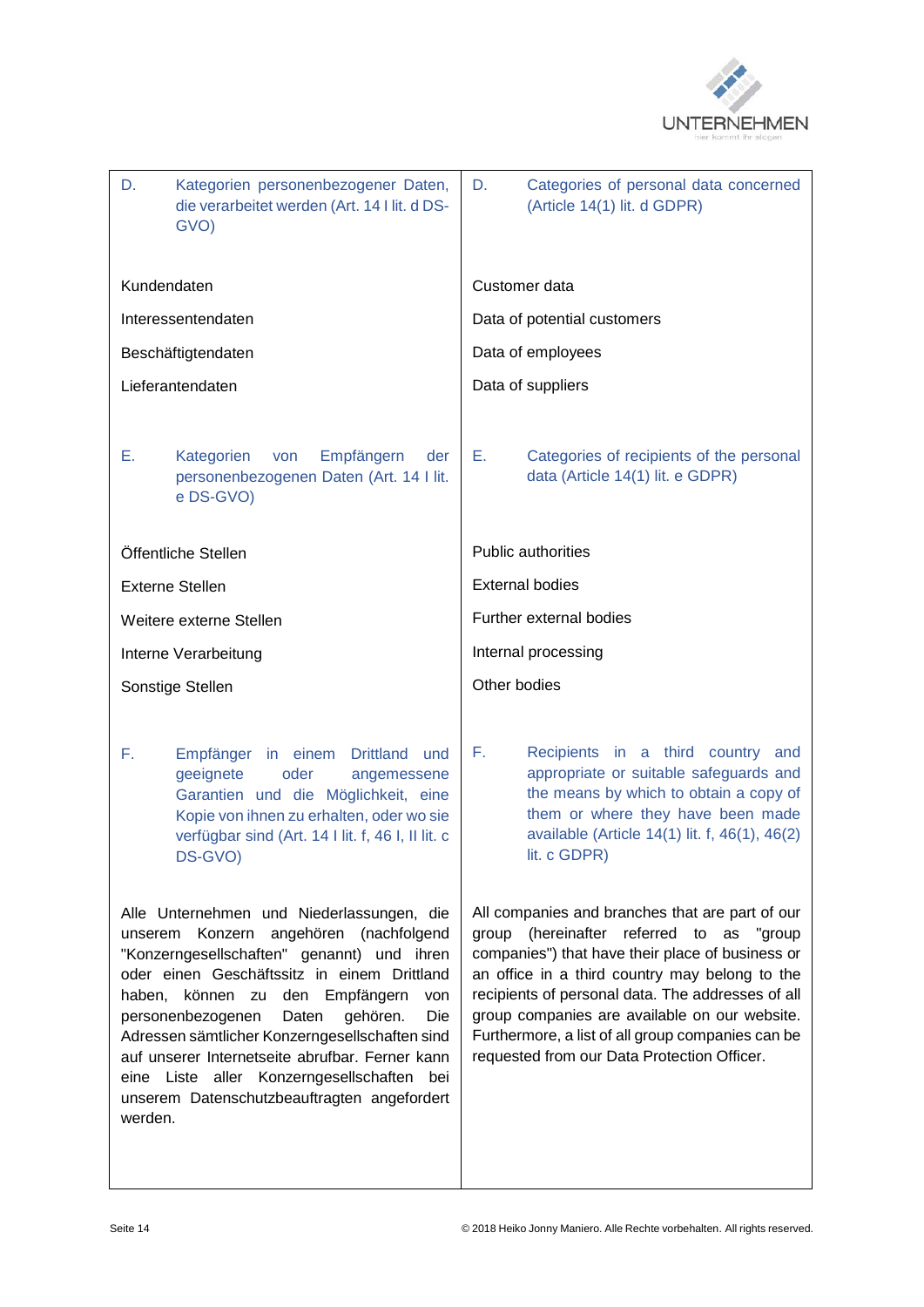

Gemäß Art. 46 I DS-GVO darf der Verantwortliche oder ein Auftragsverarbeiter nur dann personenbezogene Daten an ein Drittland übermitteln, wenn der Verantwortliche oder der Auftragsverarbeiter geeignete Garantien vorgesehen hat und sofern den betroffenen Personen durchsetzbare Rechte und wirksame Rechtsbehelfe zur Verfügung stehen. Geeignete Garantien können, ohne dass es hierzu einer besonderen Genehmigung einer Aufsichtsbehörde bedarf, durch Standarddatenschutzklauseln abgebildet werden, Art. 46 II lit. c DS-GVO.

Mit allen Empfängern aus Drittländern werden vor der ersten Übermittlung personenbezogener Daten die EU-Standarddatenschutzklauseln vereinbart. Folglich ist sichergestellt, dass für sämtliche Verarbeitungen von personenbezogenen Daten geeignete Garantien, durchsetzbare Rechte und wirksame Rechtsbehelfe gewährleistet sind, die sich aus den EU-Standarddatenschutzklauseln ergeben. Jeder Betroffene kann eine Kopie der Standarddatenschutzklauseln von unserem Datenschutzbeauftragten erhalten. Zudem sind die Standarddatenschutzklauseln auch im Amtsblatt der Europäischen Union (ABl. 2010 / L 39, Seite 5-18) verfügbar.

G. Dauer, für die die personenbezogenen Daten gespeichert werden oder, falls dies nicht möglich ist, die Kriterien für die Festlegung dieser Dauer (Art. 14 II lit. a DS-GVO)

Das Kriterium für die Dauer der Speicherung von personenbezogenen Daten ist die jeweilige gesetzliche Aufbewahrungsfrist. Nach Ablauf der Frist werden die entsprechenden Daten routinemäßig gelöscht, sofern sie nicht mehr zur Vertragserfüllung oder Vertragsanbahnung erforderlich sind.

H. Mitteilung der berechtigten Interessen, die vom Verantwortlichen oder einem According to Article 46(1) GDPR a controller or processor may transfer personal data only to a third country if the controller or processor has provided appropriate safeguards, and on condition that enforceable data subject rights and effective legal remedies for data subjects are available. Appropriate safeguards may be provided without requiring any specific authorisation from a supervisory authority by means of standard data protection clauses, Article 46(2) lit. c GDPR.

The standard contractual clauses of the European Union are agreed with all recipients from third countries before the first transmission of personal data. Consequently, it is ensured that appropriate safeguards, enforceable data subject rights and effective legal remedies for data subjects which are resulting from the EU standard contractual clauses are guaranteed. Every data subject can obtain a copy of the standard contractual clauses from our Data Protection Officer. The standard contractual clauses are also available in the Official Journal of the European Union (OJ 2010 / L 39, page 5- 18).

G. Period for which the personal data will be stored, or if that is not possible, the criteria used to determine that period (Article 14(2) lit. a GDPR)

The criteria used to determine the period of storage of personal data is the respective statutory retention period. After expiration of that period, the corresponding data is routinely deleted, as long as it is no longer necessary for the fulfillment of the contract or the initiation of a contract.

H. Notification of the legitimate interests pursued by the controller or by a third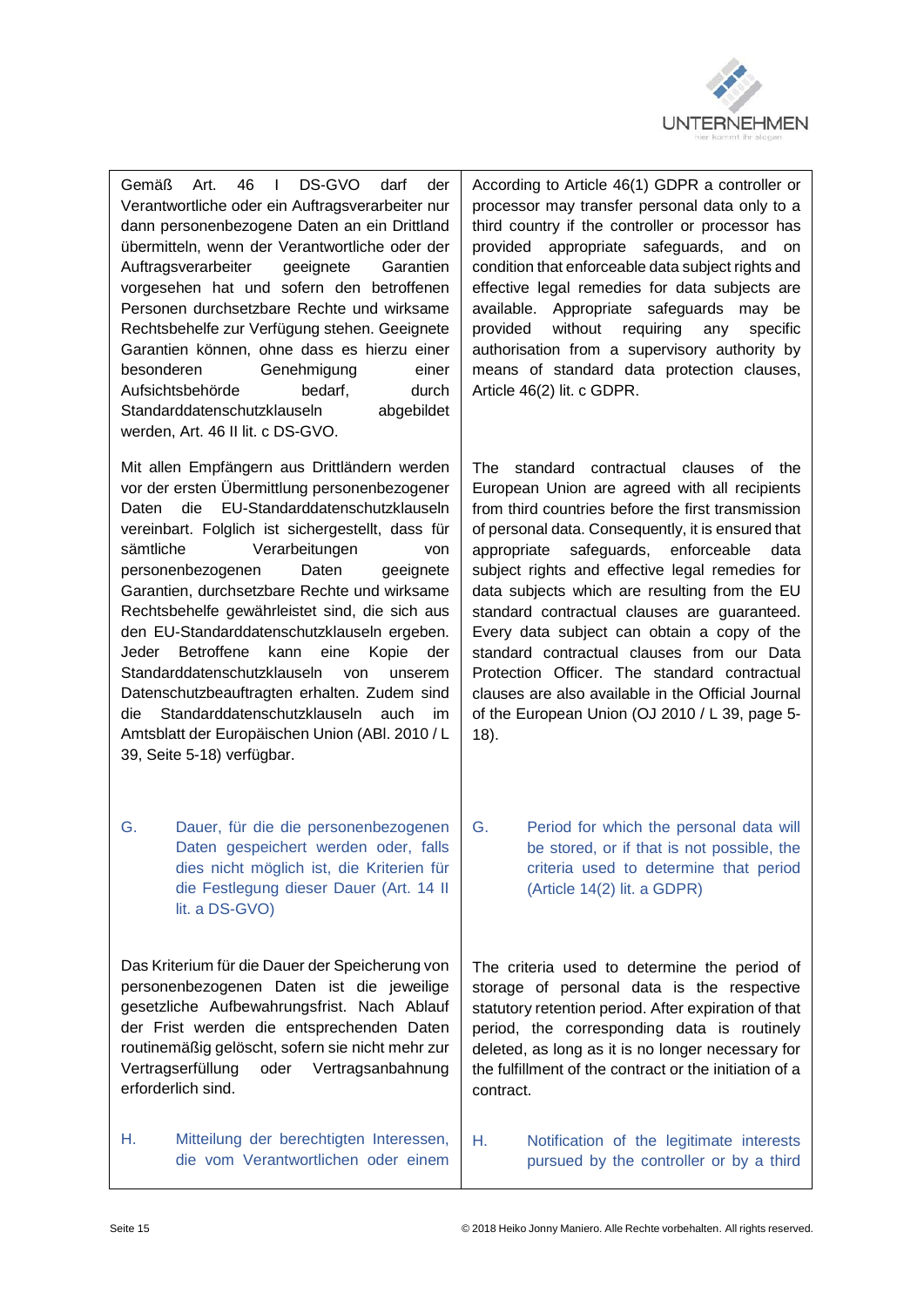

Dritten verfolgt werden, wenn die Verarbeitung auf Art. 6 I lit. f DS-GVO beruht (Art. 14 II lit. b DS-GVO)

Gemäß Art. 6 I lit. f DS-GVO ist eine Verarbeitung nur rechtmäßig, wenn sie zur Wahrung der berechtigten Interessen des Verantwortlichen oder eines Dritten erforderlich ist, sofern nicht die Interessen oder Grundrechte und Grundfreiheiten der betroffenen Person, die den Schutz personenbezogener Daten erfordern, überwiegen. Nach Erwägungsgrund 47 Satz 2 DS-GVO kann ein berechtigtes Interesse vorliegen, wenn eine maßgebliche und angemessene Beziehung zwischen der betroffenen Person und dem Verantwortlichen besteht, z. B. wenn die betroffene Person ein Kunde des Verantwortlichen ist. In allen Fällen in denen unser Unternehmen die Verarbeitung von personenbezogenen Daten auf Art. 6 I lit. f DS-GVO stützt, liegt unser berechtigtes Interesse in der Durchführung unserer Geschäftstätigkeit zugunsten des Wohlergehens all unserer Mitarbeiter und unserer Anteilseigner.

I. Bestehen des Rechts auf Auskunft, Berichtigung, Löschung, Einschränkung der Verarbeitung und des Widerspruchsrechts gegen die Verarbeitung sowie des Rechts auf Datenübertragbarkeit (Art. 14 II lit. c DS-GVO)

Alle Betroffenen haben die folgenden Rechte:

### a) Auskunftsrecht

Jeder Betroffene hat ein Auskunftsrecht über die ihn betreffenden personenbezogenen Daten. Das Auskunftsrecht erstreckt sich auf alle von uns verarbeiteten Daten. Das Recht kann problemlos und in angemessenen Abständen wahrgenommen werden, damit sich alle Betroffenen der Verarbeitung ihrer personenbezogenen Daten stets bewusst sind und deren Rechtmäßigkeit überprüfen können party if the processing is based on Article 6(1) lit. f GDPR (Art. 14(2) lit. b GDPR)

According to Article 6(1) lit. f GDPR, processing shall be lawful only if the processing is necessary for the purposes of legitimate interests pursued by the controller or by a third party, except where such interests are overridden by the interests or fundamental rights and freedoms of the data subject which require protection of personal data. According to Recital 47 Sentence 2 GDPR a legitimate interest could exist where there is a relevant and appropriate relationship between the data subject and the controller, e.g. in situations where the data subject is a client of the controller. In all cases in which our company processes personal data based on Article 6(1) lit. f GDPR, our legitimate interest is in carrying out our business in favor of the well-being of all our employees and the shareholders.

I. Existence of the right to request from the controller access to and rectification or erasure of personal data or restriction of processing concerning the data subject and to object to processing as well as the right to data portability (Article 14(2) lit. c GDPR)

All data subjects have the following rights:

#### a) Right to access

Each data subject has a right to access the personal data concerning him or her. The right to access extends to all data processed by us. The right can be exercised easily and at reasonable intervals, in order to be aware of, and verify, the lawfulness of the processing (Recital 63 GDPR). This right results from Art. 15 GDPR. The data subject may contact our Data Protection Officer to exercise the right to access.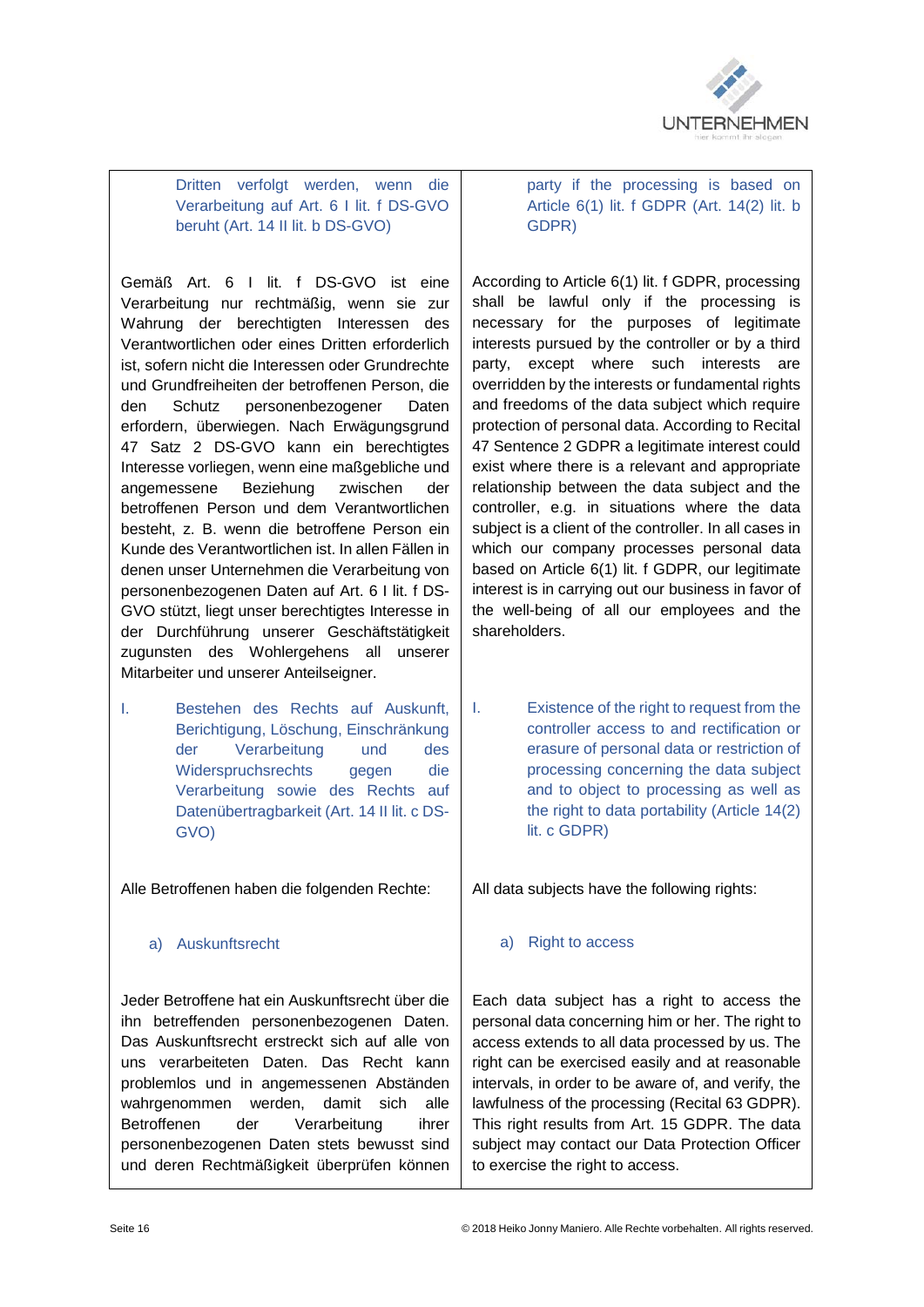

(Erwägungsgrund 63 DS-GVO). Dieses Recht ergibt sich aus Art. 15 DS-GVO. Zur Ausübung des Auskunftsrechts kann sich der Betroffene an unseren Datenschutzbeauftragten wenden.

b) Recht auf Berichtigung

Nach Art. 16 Satz 1 DS-GVO haben alle Betroffenen das Recht, von unserem Unternehmen unverzüglich die Berichtigung sie betreffender unrichtiger personenbezogener Daten zu verlangen. Zudem wird durch Art. 16 Satz 2 DS-GVO normiert, dass dem Betroffenen unter Berücksichtigung der Verarbeitungszwecke das Recht zusteht, die Vervollständigung unvollständiger personenbezogener Daten - auch mittels einer ergänzenden Erklärung - zu verlangen. Zur Ausübung des Berichtigungsrechts kann sich jeder Betroffene an unseren Datenschutzbeauftragten wenden.

c) Recht auf Löschung (Recht auf Vergessenwerden)

Im Übrigen steht Betroffenen ein Recht auf Löschung und Vergessenwerden nach Art. 17 DS-GVO zu. Auch dieses Recht kann über eine Kontaktaufnahme zu unserem Datenschutzbeauftragten geltend gemacht werden. An dieser Stelle erlauben wir uns jedoch den Hinweis, dass dieses Recht nicht gilt, soweit die Verarbeitung zur Erfüllung einer rechtlichen Verpflichtung, dem unser Unternehmen unterliegt, erforderlich ist, Art. 17 III lit. b DS-GVO. Dies bedeutet, dass wir einen Löschantrag erst nach Ablauf der gesetzlichen Aufbewahrungsfrist genehmigen können.

### d) Einschränkung der Verarbeitung

Gemäß Art. 18 DS-GVO steht jedem Betroffenen ein Recht auf Einschränkung der Verarbeitung zu. Eine Einschränkung der Verarbeitung kann verlangt werden, wenn eine der

#### b) Right to rectification

According to Article 16 Sentence 1 GDPR the data subject has the right to obtain from the controller without undue delay the rectification of inaccurate personal data concerning him or her. Moreover, Article 16 Sentence 2 GDPR provides that the data subject is entitled, taking into account the purposes of the processing, to have incomplete personal data completed, including by means of providing a supplementary statement. The data subject may contact our Data Protection Officer to exercise the right of rectification.

c) Right to erasure (right to be forgotten)

In addition, data subjects are entitled to a right to erasure and to be forgotten under Art. 17 GDPR. This right can also be exercised by contacting our Data Protection Officer. At this point, however, we would like to point out that this right does not apply insofar as the processing is necessary to fulfill a legal obligation to which our company is subject to, Article 17(3) lit. b GDPR. This means that we can approve an application to erase only after the expiration of the statutory retention period.

### d) Right to restriction of processing

According to Article 18 GDPR any data subject is entitled to restriction of processing. The restriction of processing may be demanded if one of the conditions set out in Article 18(1) lit. a-d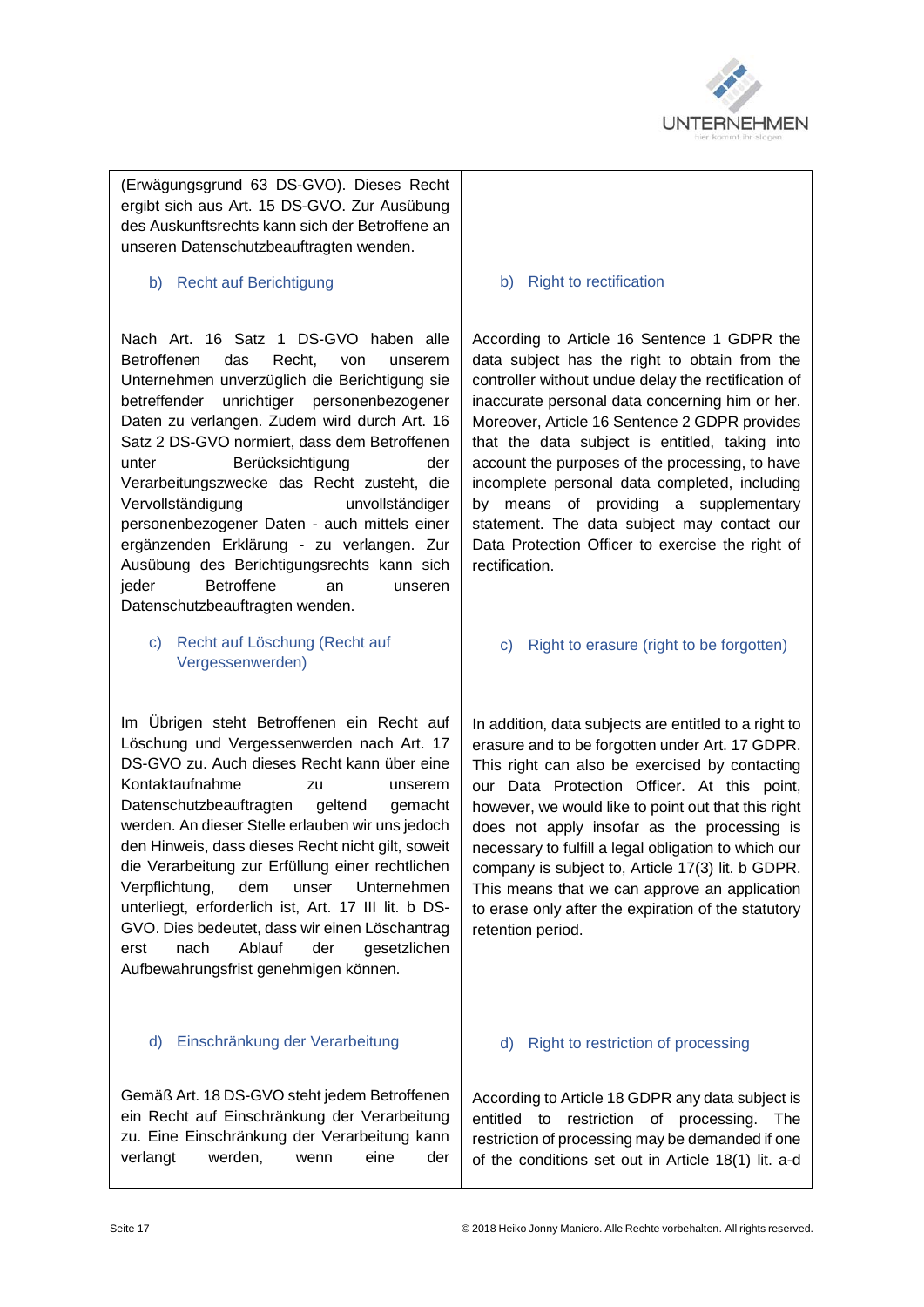

Voraussetzungen aus Art. 18 I lit. a-d DS-GVO zutrifft. Das Recht auf Einschränkung der Verarbeitung kann über unseren Datenschutzbeauftragten geltend gemacht werden.

e) Recht auf Widerspruch

Des Weiteren garantiert Art. 21 DS-GVO das Recht auf Widerspruch. Das Recht auf Wiederspruch kann über unseren Datenschutzbeauftragten geltend gemacht werden.

f) Recht auf Datenübertragbarkeit

Art. 20 DS-GVO gewährt dem Betroffenen ein Recht auf Datenübertragbarkeit. Nach dieser Vorschrift hat die betroffene Person unter den Voraussetzungen des Art. 20 I lit. a und b DS-GVO das Recht, die sie betreffenden personenbezogenen Daten, die sie dem Verantwortlichen bereitgestellt hat, in einem strukturierten, gängigen und maschinenlesbaren Format zu erhalten, und diese Daten einem anderen Verantwortlichen ohne Behinderung durch den Verantwortlichen, zu übermitteln. Der Betroffene kann das Recht auf Datenübertragbarkeit über unseren Datenschutzbeauftragten ausüben.

J. Bestehen des Rechts, die Einwilligung jederzeit zu widerrufen, ohne dass die Rechtmäßigkeit der aufgrund der Einwilligung bis zum Widerruf erfolgten Verarbeitung berührt wird, sofern die Verarbeitung auf Art. 6 I lit. a oder Art. 9 II lit. a DS-GVO beruht (Art. 14 II lit. d DS-GVO)

Beruht eine Verarbeitung personenbezogener Daten auf Art. 6 I lit. a DS-GVO, was der Fall ist, wenn die betroffene Person eine Einwilligung in eine Verarbeitung sie betreffender personenbezogener Daten für einen oder mehrere bestimmte Zwecke erteilt hat oder GDPR is fulfilled. The data subject may contact our Data Protection Officer to exercise the right to restriction of processing.

## e) Right to object

Furthermore, Art. 21 GDPR guarantees the right to object. The data subject may contact our Data Protection Officer to exercise the right to object.

## f) Right to data portability

Art. 20 GDPR grants the data subject the right to data portability. According to this provision the data subject has under the conditions laid down in Article 20(1) lit. a and b GDPR the right to receive the personal data concerning him or her, which he or she has provided to a controller, in a structured, commonly used and machinereadable format and have the right to transmit those data to another controller without hindrance from the controller to which the personal data have been provided. The data subject may contact our Data Protection Officer to exercise the right to data portability.

J. The existence of the right to withdraw consent at any time, without affecting the lawfulness of processing based on consent before its withdrawal, where the processing is based on Article 6(1) lit. a or Article 9(2) lit. a GDPR (Art. 14(2) lit. d GDPR)

If processing of personal data is based on Art. 6(1) lit. a GDPR, which is the case, if the data subject has given consent to the processing of personal data for one or more specific purposes or is it based on Article 9(2) lit. a GDPR, which regulates the explicit consent to the processing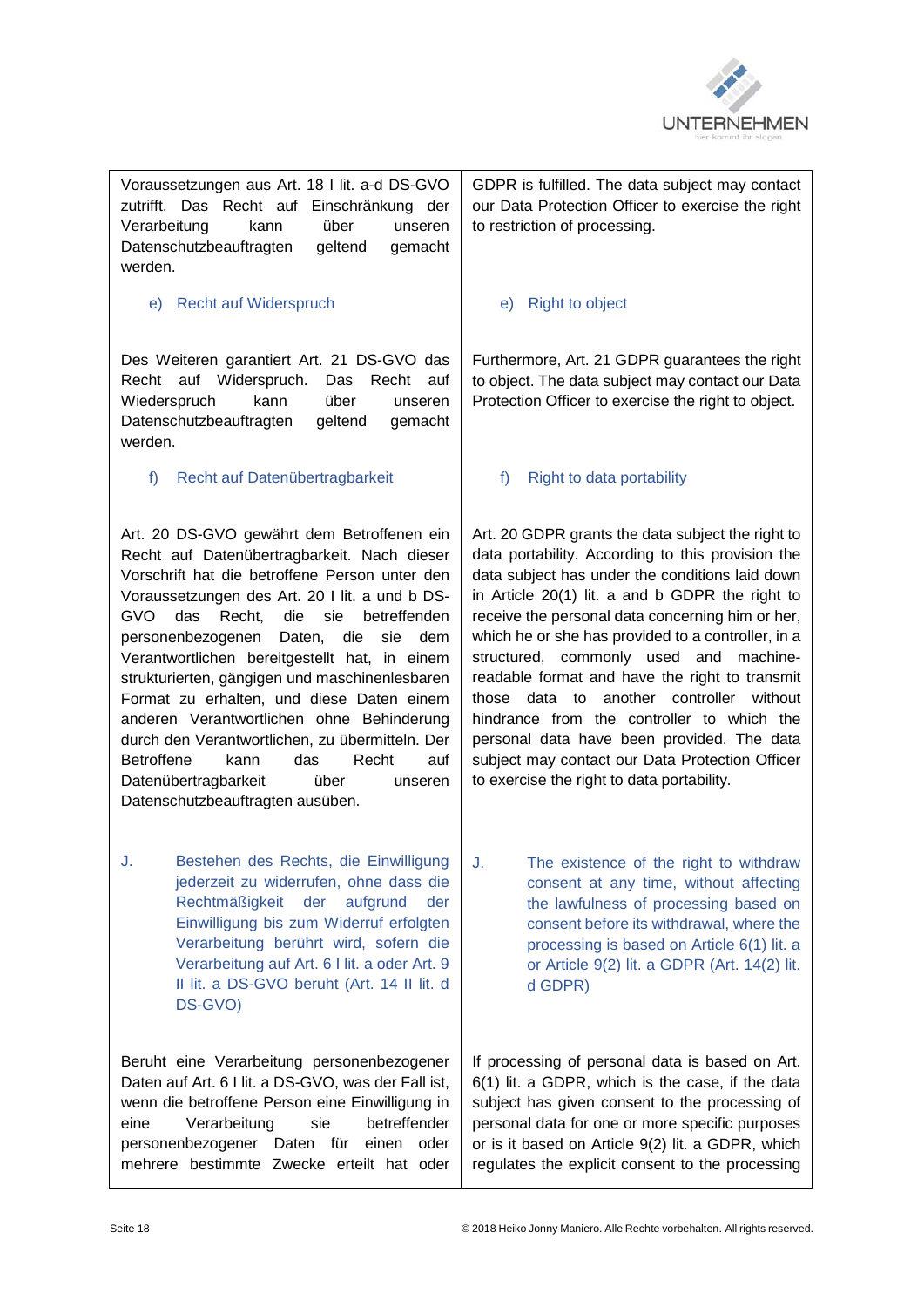

beruht die Verarbeitung auf Art. 9 II lit. a DS-GVO, der die ausdrückliche Einwilligung in die Verarbeitung besonderer Kategorien personenbezogener Daten regelt, so hat die betroffene Person nach Art. 7 III Satz 1 DS-GVO das Recht, ihre Einwilligung jederzeit zu widerrufen.

Durch den Widerruf der Einwilligung wird die Rechtmäßigkeit der aufgrund der Einwilligung bis zum Widerruf erfolgten Verarbeitung nicht berührt, Art. 7 III Satz 2 DS-GVO. Der Widerruf der Einwilligung muss so einfach wie die Erteilung der Einwilligung sein, Art. 7 III Satz 4 DS-GVO. Daher kann der Widerruf der Einwilligung stets auf demselben Weg erfolgen, wie die Einwilligung erfolgte oder auf jeder anderen Art, die von der betroffenen Person als einfacher betrachtet wird. In der heutigen Informationsgesellschaft dürfte der wohl einfachste Weg für den Widerruf einer Einwilligung eine simple E-Mail sein. Sofern der Betroffene eine gegenüber uns erteilte Einwilligung widerrufen möchte, so ist eine einfache E-Mail an unseren Datenschutzbeauftragten hierfür ausreichend. Alternativ kann die betroffene Person einen beliebigen anderen Weg wählen, um uns den Widerruf der Einwilligung mitzuteilen.

K. Beschwerderecht bei einer Aufsichtsbehörde (Art. 14 II lit. e, 77 I DS-GVO)

Als Verantwortlicher sind wir verpflichtet, dem Betroffenen das Bestehen eines Beschwerderechts bei einer Aufsichtsbehörde mitzuteilen, Art. 14 II lit. e DS-GVO. Das Beschwerderecht wird in Art. 77 I DS-GVO geregelt. Nach dieser Vorschrift hat jede betroffene Person unbeschadet eines anderweitigen verwaltungsrechtlichen oder gerichtlichen Rechtsbehelfs das Recht auf Beschwerde bei einer Aufsichtsbehörde, insbesondere in dem Mitgliedstaat ihres Aufenthaltsorts, ihres Arbeitsplatzes oder des Orts des mutmaßlichen Verstoßes, wenn die of special categories of personal data, the data subject has according to Article 7(3) Sentence 1 GDPR the right to withdraw his or her consent at any time.

Withdraw of consent shall not affect the lawfulness of processing based on consent before its withdrawal, Article 7(3) Sentence 2 GDPR. It shall be as easy to withdraw as to give consent, Art. 7(3) Sentence 4 GDPR. Therefore, the withdrawal of consent can always take place in the same way as consent has been given or in any other way, that is considered by the data subject to be simpler. In todays information society, probably the simplest way to withdraw consent is a simple email. If the data subject wishes to withdraw his or her consent granted to us, a simple email to our Data Protection Officer is sufficient. Alternatively, the data subject may choose any other way to communicate his or her withdraw of consent to us.

K. Right to lodge a complaint with a supervisory authority (Article 14(2) lit. e, 77(1) GDPR)

As the controller, we are obliged to notify the data subject of the right to lodge a complaint with a supervisory authority, Article 14(2) lit. e GDPR. The right to lodge a complaint with a supervisory authority is regulated by Article 77(1) GDPR. According to this provision, without prejudice to any other administrative or judicial remedy, every data subject shall have the right to lodge a complaint with a supervisory authority, in particular in the Member State of his or her habitual residence, place of work or place of the alleged infringement if the data subject considers that the processing of personal data relating to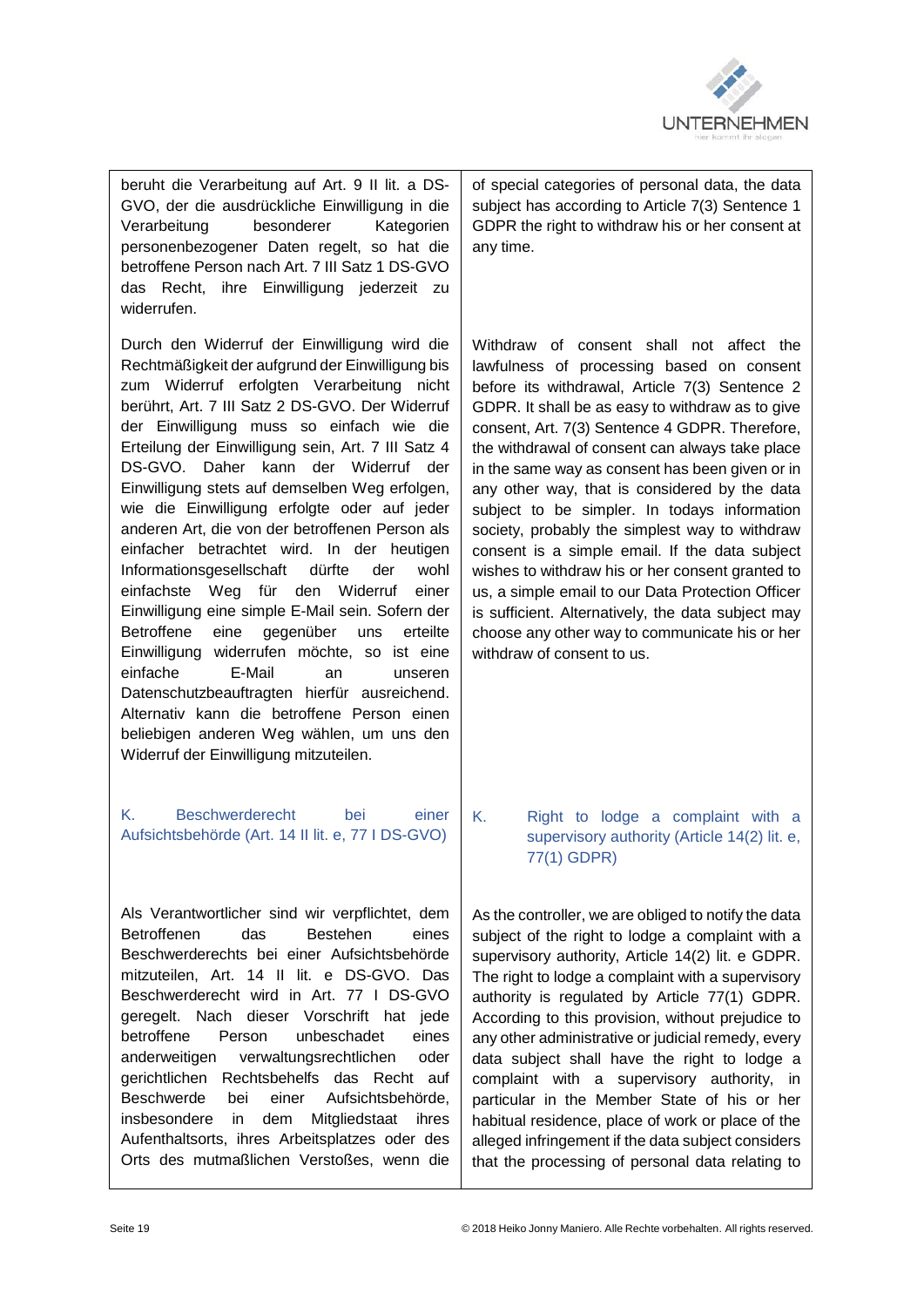

betroffene Person der Ansicht ist, dass die Verarbeitung der sie betreffenden personenbezogenen Daten gegen die Datenschutz-Grundverordnung verstößt. Das Beschwerderecht wurde durch den unionalen Gesetzgeber ausschließlich dahingehend beschränkt, dass es nur gegenüber einer einzigen Aufsichtsbehörde ausgeübt werden kann (Erwägungsgrund 141 Satz 1 DS-GVO). Diese Regelung soll Doppelbeschwerden in gleicher Sache durch die gleiche betroffene Person vermeiden. Sofern sich eine betroffene Person über uns beschweren möchte, wird deshalb darum gebeten, nur eine einzige Aufsichtsbehörde zu kontaktieren.

L. Quelle aus der die personenbezogenen Daten stammen und gegebenenfalls ob sie aus öffentlich zugänglichen Quellen stammen (Art. 14 II lit. f DS-GVO)

Grundsätzlich werden personenbezogene Daten direkt beim Betroffenen oder im Zusammenwirken mit einer Behörde erhoben (z.B. Auslesen von Daten eines behördlichen Registers). Andere Daten über Betroffene stammen aus Übermittlungen von Konzerngesellschaften. Im Rahmen dieser allgemein zu haltenden Information ist eine Mitteilung der exakten Quellen aus denen die personenbezogenen Daten stammen entweder unmöglich oder verursacht unverhältnismäßigen Aufwand im Sinne von Art. 14 V lit. b DS-GVO. Wir erheben grundsätzlich keine personenbezogenen Daten aus öffentlich zugänglichen Quellen.

Jeder Betroffene kann sich jederzeit an unseren Datenschutzbeauftragten wenden, um genauere Informationen über exakte Quellen der sie betreffenden personenbezogenen Daten zu erhalten. Kann der betroffenen Person nicht exakt mitgeteilt werden, woher die personenbezogenen Daten stammen, weil verschiedene Quellen benutzt wurden, so wird die individuelle Unterrichtung allgemein gehalten (Erwägungsgrund 61 Satz 4 DS-GVO).

him or her infringes the General Data Protection Regulation. The right to lodge a complaint with a supervisory authority was only limited by the law of the Union in such way, that it can only be exercised before a single supervisory authority (Recital 141 Sentence 1 GDPR). This rule is intended to avoid double complaints of the same data subject in the same matter. If a data subject wants to lodge a complaint about us, we therefore asked to contact only a single supervisory authority.

L. Source the personal data originate, and if applicable, whether it came from publicly accessible sources (Article 14(2) lit. f GDPR)

In principle, personal data is collected directly from the data subject or in cooperation with an authority (e.g. retrieval of data from an official register). Other data on data subjects are derived from transfers of group companies. In the context of this general information, the naming of the exact sources from which personal data is originated is either impossible or would involve a disproportionate effort within the meaning of Art. 14(5) lit. b GDPR. In principle, we do not collect personal data from publicly accessible sources.

Any data subject can contact our Data Protection Officer at any time to obtain more detailed information about the exact sources of the personal data concerning him or her. Where the origin of the personal data cannot be provided to the data subject because various sources have been used, general information should be provided (Recital 61 Sentence 4 GDPR).